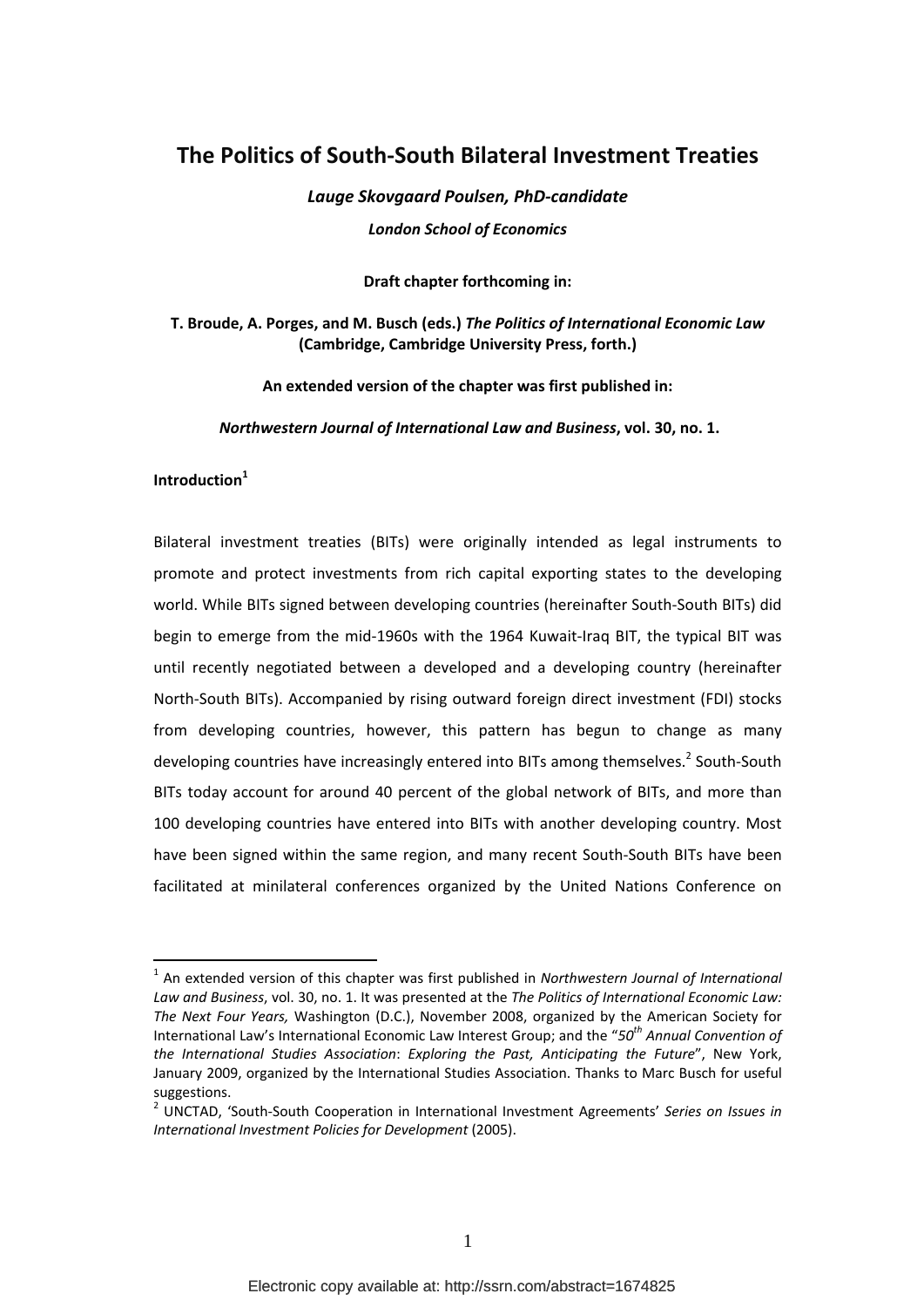Trade and Development (UNCTAD), often sponsored by capital exporting countries, such as Germany, Switzerland, or France.<sup>3</sup>

Given the initial purpose of BITs, this development in the international investment regime is notable and raises a number of questions. Does the popularity of South‐South BITs imply that after decades of resistance, developing countries have finally converged completely to the norms of the developed world with respect to foreign investment treatment and protection standards?<sup>4</sup> If true, that could give proponents of a multilateral investment treaty a strong political argument: for if developing countries consistently incorporate 'traditional' North‐South BIT‐standards even in South‐South BITs, there is no apparent reason why they should refuse to incorporate similar standards in a multilateral framework. Alternatively, however, South‐South BITs might espouse a different vision of international investment rules compared to their North-South counterparts. If so, what if any – implications would that have for the global investment protection regime? Does it mean, for instance, that investment flows between developing countries are increasingly covered by systematically different BIT‐standards compared to investments made between developed and developing countries?

In order to examine these questions, we need to investigate whether there are systematic differences in investment rule‐making between South‐South and North‐South BITs. As noted by UNCTAD in its cursory review of South‐South BITs, such an analysis has to be

<sup>3</sup> UNCTAD, *Progress report: Work undertaken within UNCTAD's work programme on international investment agreements between the 10th Conference of UNCTAD, Bangkok, February 2000 and July 2002* (New York: United Nations, 2002); Olof Karsegard, Pedro Bravo, and Hubert Blom, *UNCTAD work programme on capacity building in developing countries on issues in international investment agreements: Final in‐depth evaluation report* (New York: United Nations, 2006). <sup>4</sup> From the <sup>1929</sup> Draft Convention on the Treatment of Foreigners to the recent Doha‐round of

WTO-negotiations, many developing countries have time and again objected to Western proposals for multilateral investment rules based on legally binding minimum standards. See e.g. Dattu, 'A Journey From Havana to Paris: The Fifty‐Year Quest for the Elusive Multilateral Agreement on Investment' 24 *Fordham International Law Journal* (2000) 275, G. Van Harten *Investment Treaty Arbitration and Public Law* (2007), ch. 2; C. Wilcox *A Charter for World Trade* (1949), 145‐8; Abs and Shawcross, 'The Proposed Convention to Protect Private Foreign Investment' 9 *Journal of Public Law* (1960) 115; Fatouros, 'An International Code to Protect Private Investment – Proposals and Perspectives' 14 *University of Toronto Law Journal* (1961) 77; D. Henderson *The MAI Affair: A Story and its Lessons* (2000); Sauvé, 'Multilateral Rules on International Investment: Is Forward Movement Possible?' 9 *Journal of International Economic Law* (2006) 325.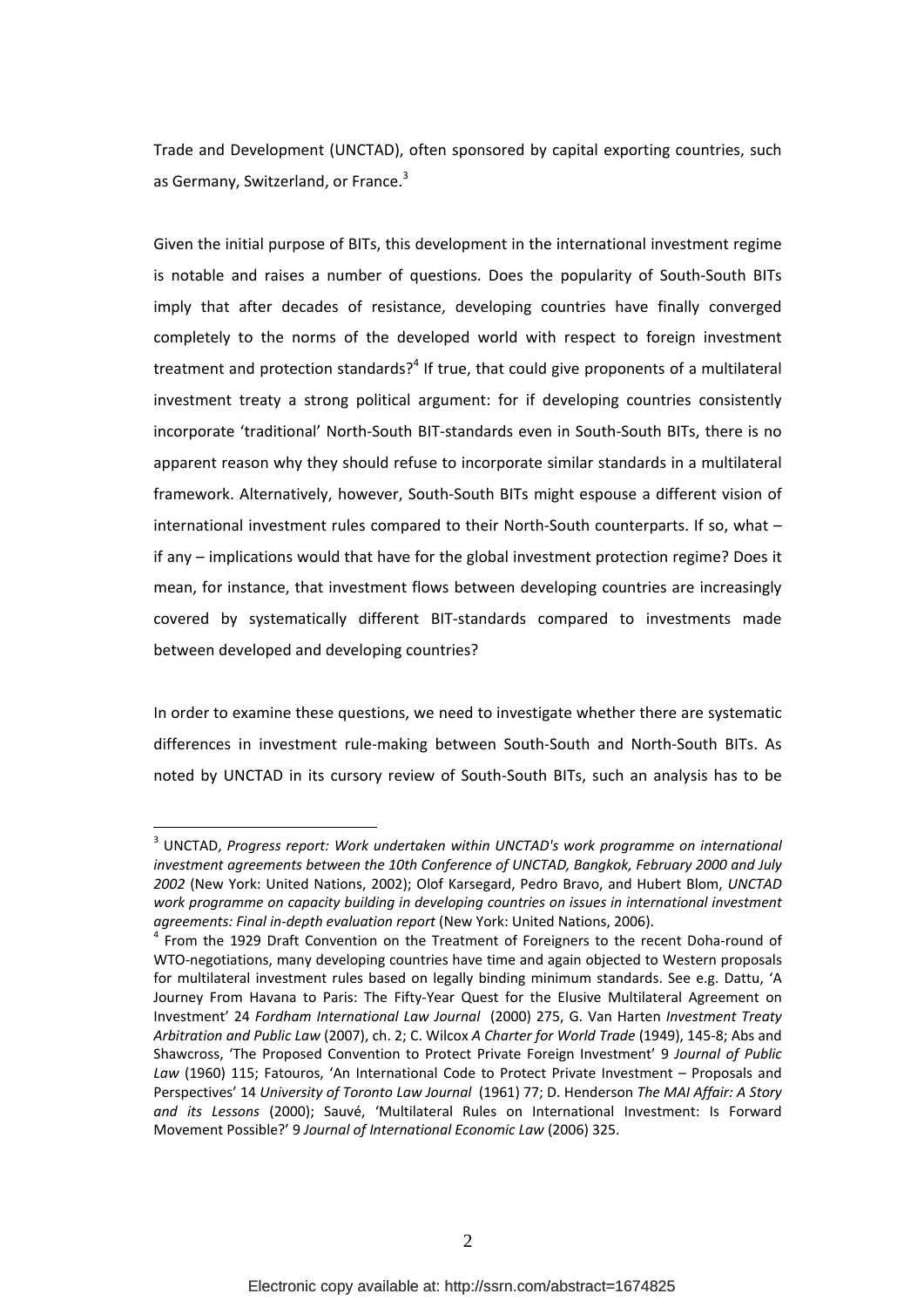comprehensive and detailed enough in order to credibly identify whether or not South‐ South BITs in fact incorporate specific features.<sup>5</sup> This chapter will outline and discuss the results of such an analysis based on an investigation of 303 BITs signed by 100 countries from 1994 to 2006 analysed according to a set of quantitative indicators of investment provisions, which in turn allow large-n statistical analyses. The sampling and methodology is briefly outlined in the annex along with the definition of what constitutes a South‐South BIT. $^6$ 

Space constraints naturally preclude investigating all substantive and procedural BIT‐ provisions. Focus is therefore on two standards, which have been in dispute between developing countries and developed countries in multilateral discussions on investment rules in the past, namely (post-entry) national treatment provisions and provisions on repatriation of investment‐related funds. The analysis finds that South‐South BITs *do* in fact vary systematically from North‐South BITs with respect to these two provisions as South‐South BITs are typically less comprehensive in scope. South‐South BITs have been more likely to restrict, or exclude, national treatment from their substantive provisions, as well as include certain carve-outs to the transfer provisions to allow exceptional measures taken under balance‐of‐payments difficulties for instance. The implications for the international investment protection regime are unclear, however, as South‐South BITs have typically failed to ensure that their more narrow scope is not potentially "levelled out" by the treaties' most-favoured-nation ("MFN") provisions. This is somewhat perplexing, and based on interview feedback from BIT-negotiators, I conclude by speculating whether this de facto coherence in developing countries' BIT-networks might be unintended.

The chapter is structured as follows. The first section briefly discusses the methodology applied in the analysis, as it departs substantially from the traditional legal literature investigating BITs. The second section introduces the national treatment standard and reviews whether South‐South BITs have been more likely to restrict or completely exclude the standard compared to North‐South BITs. The third section introduces BITs' transfer

<sup>&</sup>lt;sup>5</sup> UNCTAD, *supra* note 2, at 47.<br><sup>6</sup> Further details can be found in the full paper; see *supra* note 1.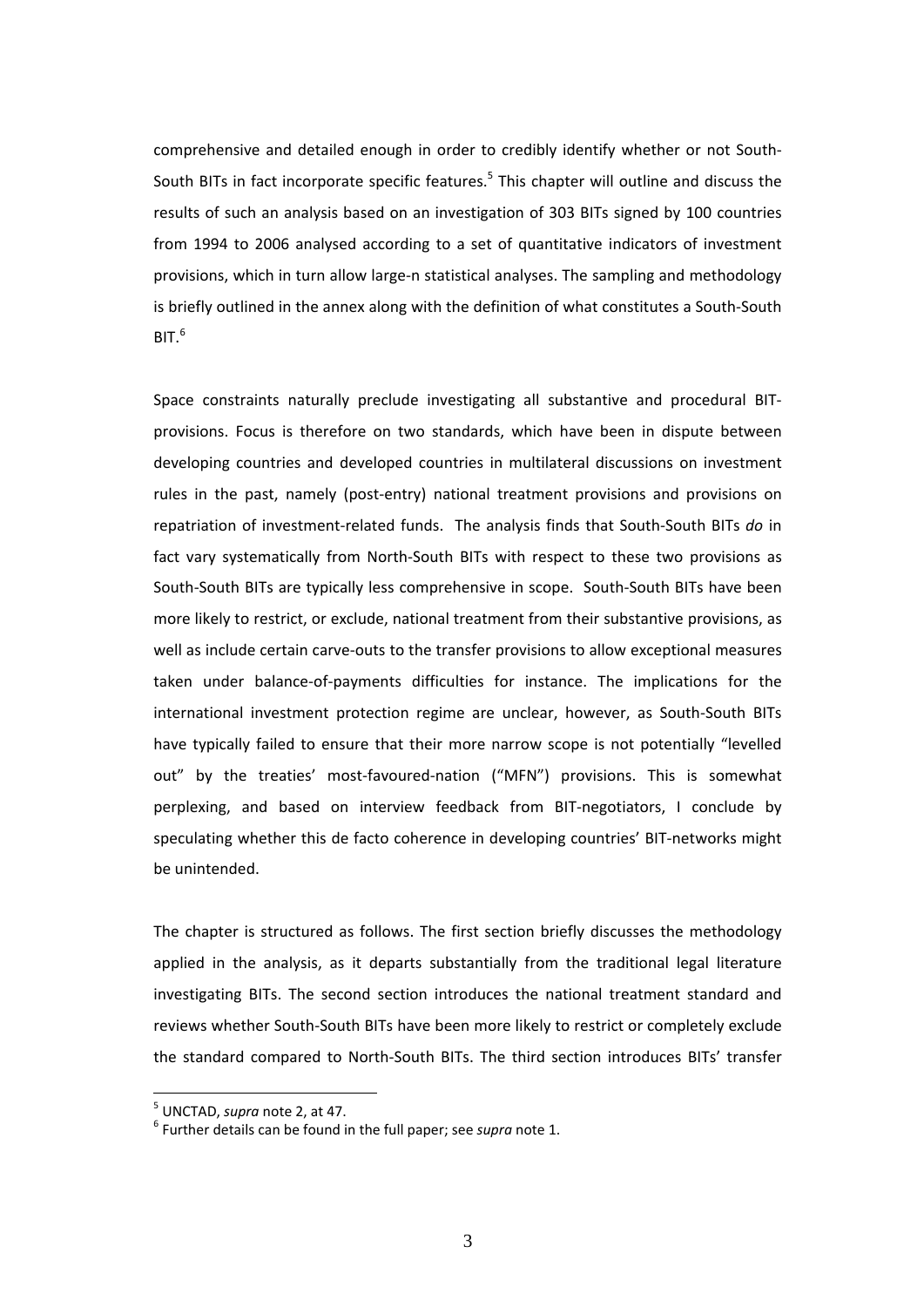clauses and reviews whether South‐South BITs have been more likely to allow restrictions to foreign investors' repatriation of funds. The fourth section reviews whether the differences are 'leveled out' by the treaties' MFN provisions and discusses the implications of the results. The final section concludes.

### **1. Methodology**

<u>.</u>

The literature investigating the content of BITs can generally be divided into two categories.<sup>7</sup> Whereas one set of studies compares and contrasts several treaty obligations across a few treaties, $^8$  another takes the issue-based approach, which investigates one particular aspect of BITs with *ad hoc* references to a large stock of treaties as illustrations.<sup>9</sup> Both these approaches have their obvious advantages and drawbacks. None of them, however, can credibly identify and/or correlate variation in the content of BITs across countries or time. This can only be done by comparing a large and representative sample of BITs, which in turn is only practically possible if based on a quantification of the treaties' content relying on a set of transparent underlying criteria.

One thing is necessity, however, another is feasibility. For while the exercise of quantifying legal documents is not new within the social sciences, $10$  many would undoubtedly consider it pointless to even try and capture the content of complex legal documents, such as BITs, with numeric values. A comprehensive evaluation of a treaty's terms and conditions is bound to be a qualitative exercise, which has to carefully consider the ordinary meaning of its terms in their context and in light of their object and purpose.<sup>11</sup> An in-depth analysis of a given BIT is therefore not well-suited for quantitative analysts trying

 $<sup>7</sup>$  Haslam, 'A Flexibility for Development Index: Can International Investment Agreements be</sup> Compared Quantitatively?' 19 *European Journal of Development Research* (2007) 251.

<sup>8</sup> See e.g. Kantor, 'The New Draft Model US BIT: Noteworthy Developments' 21 *Journal of International Arbitration* (2004) 383.

<sup>9</sup> See e.g. UNCTAD's *Series on Issues on Issues in International Investment Agreements*, available at: www.unctad.org/Templates/Page.asp?intItemID=2322&lang=1.<br><sup>10</sup> See e.g. the publications based on the 'Comparative Constitutions Project' (available at:

www.comparativeconstitutionsproject.org/publications.htm); and the contributions on the interaction between investor protection and financial development by Porta *et al.*, such as 'Legal determinants of external finance' 52 *Journal of Finance* (1997) 1131; and 'Law and Finance' 106

<sup>&</sup>lt;sup>11</sup> Cf. Article 31 of the 1969 Vienna Convention on the Law of Treaties.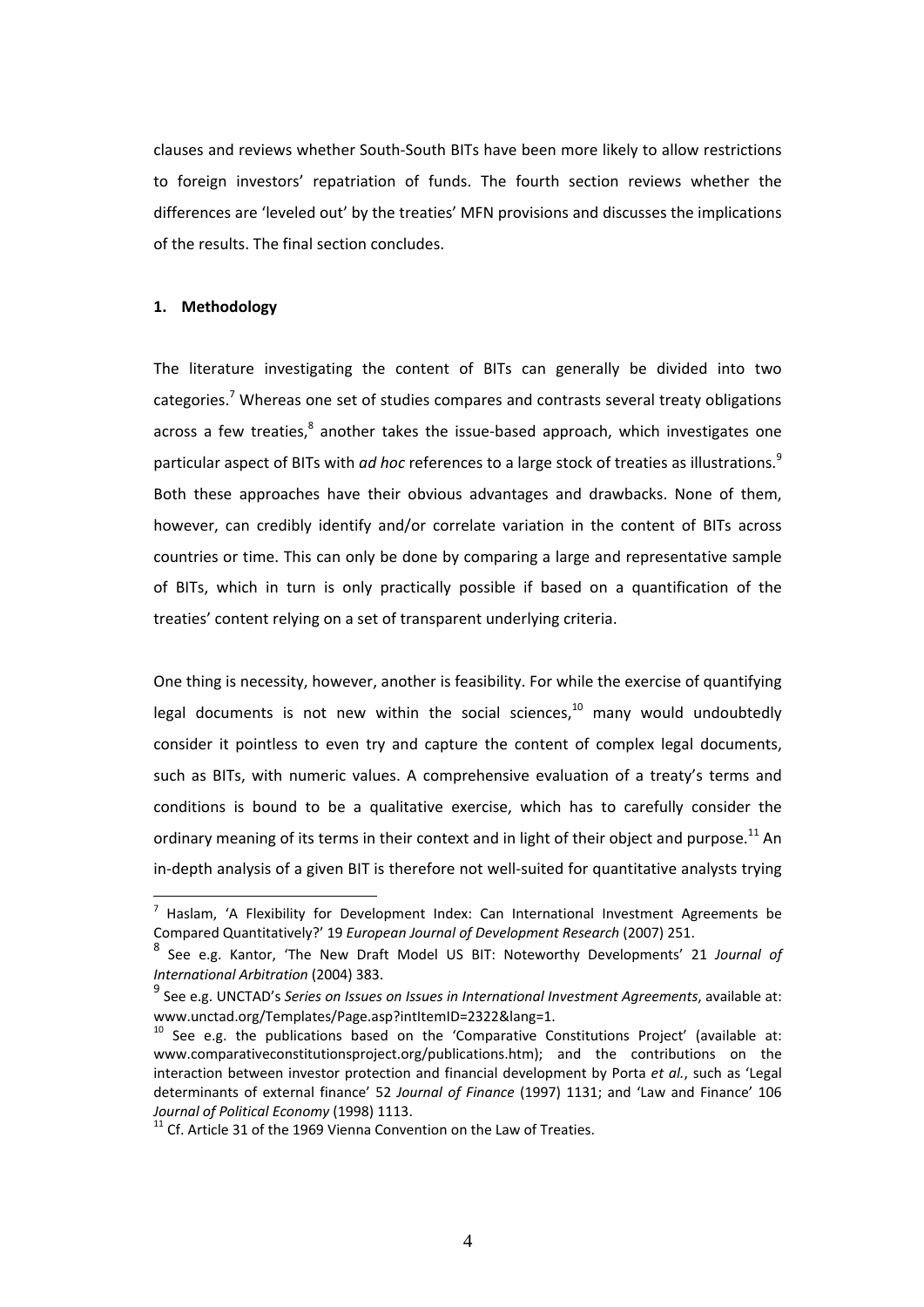to observe the world through binary codes of 1's and 0's. But while this scepticism is perhaps well‐founded, most would probably nevertheless agree that it is possible to code certain aspects of BITs in a meaningful and informative manner. For instance, irrespective of discipline, most scholars group BITs into two distinct groups: one which grant investors a right of admission (typically Northern American BITs), and one that doesn't (typically European BITs). This is of course a simplified distinction as admission clauses can, and do, vary substantially. But however imperfect, it is nevertheless generally accepted as a legitimate 'binary coding' of BITs that can identify general features of different treaties.<sup>12</sup> The following analysis simply takes this exercise one step further by grouping BITs according to additional set of criteria useful to investigate my empirical question, namely whether systematic variation in BITs is co-determined by both parties being developing countries. Note, however, that the analysis does *not* intend to compare the BITs according to an aggregate quantitative score based on some underlying concept such as the treaties' strength or flexibility for development. This has been tried elsewhere.<sup>13</sup> But while not necessarily an illegitimate exercise, this would involve major and ultimately subjective assumptions on the role of different provisions which would be more than problematic for most purposes, including this analysis.

## **2. National Treatment**

1

The first standard included in the analysis is that of national treatment (NT). The purpose of an NT clause in investment treaties is to oblige host states not to discriminate, de jure or de facto, between foreign investors and similarly situated national investors.<sup>14</sup> In BITs. the clauses typically stipulate that foreign investors and their investments shall be "*accorded treatment no less favourable than that which the host state accords to its own investors*,"<sup>15</sup> and some, such as American BITs, specify that the clause applies only in "*like*

<sup>&</sup>lt;sup>12</sup> See e.g. R. Dolzer and C. Schreuer *Principles of International Investment Law* (2008), at 81.<br><sup>13</sup> See Hicks, *'Dissecting the Black-Box: Bilateral Investment Treaties and Global Investments'* presented at the Annual Meeting of the International Studies Association, San Francisco, March 27,

<sup>2008;</sup> and Haslam, *supra* note 7.<br><sup>14</sup> Dolzer and Schreuer, *supra* note 12; A. Newcombe and L. Paradell, *Law and Practice of*<br>*Investment Treaties Standards of Treatment*, ch. 4 (2009).

*Investment Treaties Standards of Treatment,* ch. <sup>4</sup> (2009). <sup>15</sup> *See, e.g.*, Danish <sup>2008</sup> model BIT, art. 3.1 (on file with author).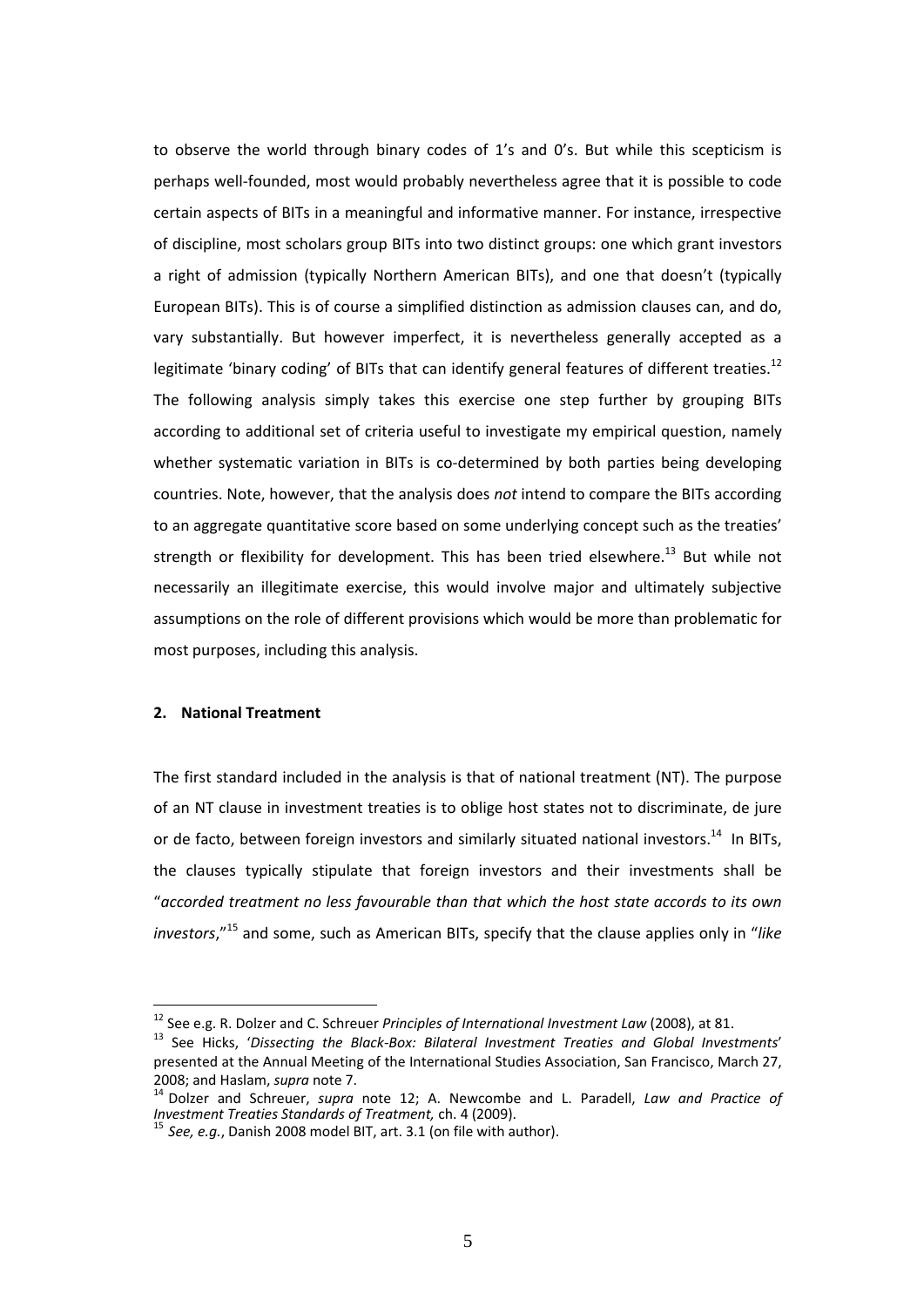*situations*,"<sup>16</sup> or "*like circumstances*."<sup>17</sup> Being a relative or contingent standard, NT will of course be of little use if domestic investors have limited rights. However, the purpose of NT provisions in BITs differs fundamentally from the NT concept which was part of the New International Economic Order of the 1970s. Whereas the latter was intended to limit the rights foreign investors could rely upon through international law, BITs do not preclude that standards more favorable than those granted to national investors should be applied to foreign investors.<sup>18</sup>

Not surprisingly, developed countries have been strong proponents of including NT in their BITs in order to 'level the playing field' among their investors abroad and host states' domestic companies.<sup>19</sup> Developing countries, on the other hand, have at times sought to exclude, or substantially limit, the standard in order to favour their own nationals.<sup>20</sup> On occasion this agenda has been pursued based on infant‐industry protection arguments, which (in theory) provide developing countries an economic justification for a certain level of discrimination against foreign competition. $^{21}$  In multilateral discussions, such arguments have been made by developing countries for decades. During the discussions on the UN Draft Code on Transnational Corporations in the 1980s, for instance, developing countries thus proposed to limit the NT standard by allowing measures specified in legislation relating to developing countries' development objectives.<sup>22</sup> Similarly, even though large‐scale protectionist experiments have gone out of fashion in most of the developing world, several developing countries were cautious about granting foreign investors unlimited NT in the recent discussions on investment issues in the Doha-round,

<sup>21</sup> P. Krugman and M. Obstfeld *International Economics: Theory and Policy, 8t<sup>th</sup> ed.* (2008), ch. 10.<br><sup>22</sup> United Nations Center on Transnational Corporations (UNCTC) *Bilateral Investment Treaties* 

<sup>&</sup>lt;sup>16</sup> See, e.a., U.S. Dep't of State, U.S. Model Bilateral Investment Treaty, art. 2.1 (1994).

<sup>17</sup> See, e.g., U.S. Dep't of State, U.S. Model Bilateral Investment Treaty, art. 3.1 (2004).<br>
<sup>18</sup> Dolzer and Schreuer, *supra* note 12, at 178; UNCTAD, *National Treatment* (New York: United Nations, 1999), at 37.

 $19$  It is typically only in North American BITs we find legally binding pre-entry NT provisions; see T.

Pollan *Legal Framework for the Admission of FDI* (2006), at 70-82.<br><sup>20</sup> Salacuse, 'BIT by BIT: The Growth of Bilateral Investment Treaties and Their Impact on Foreign<br>Investment in Developing Countries' 24 International L

<sup>(1988),</sup> at 33; see further UNCTC, 'Report on Outstanding Issues in the Draft Code on Transnational Corporations' par. 55‐61*,* U.N. Doc E/C.10/1984/S/5 (1984), reprinted in 23 *ILM* 602.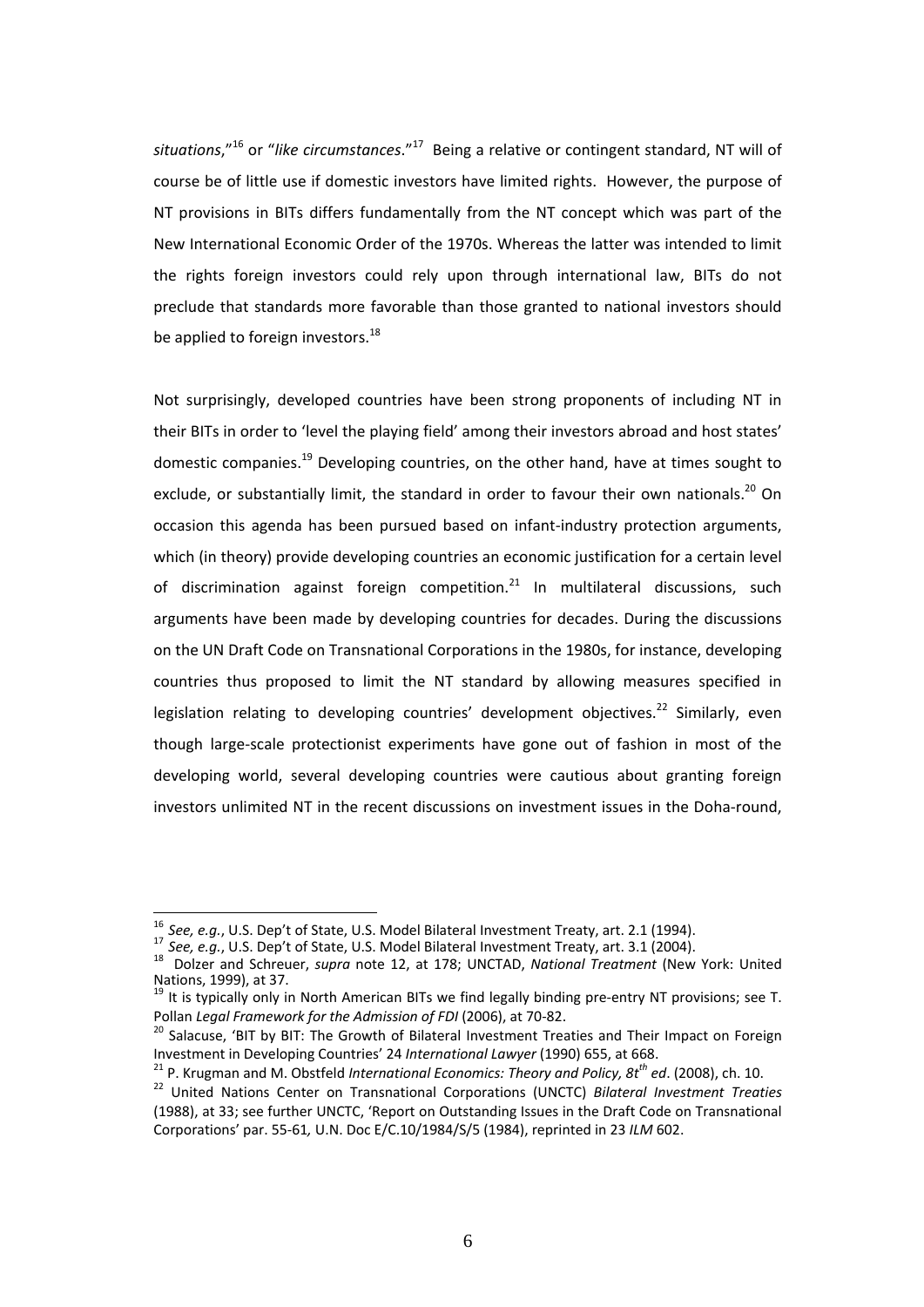as that would prevent them from subsidizing or providing other benefits to national investments, thereby potentially undermining national development strategies.<sup>23</sup>

The question is therefore whether there are systematic differences between North‐South and South-South BITs with respect to NT-standards. Is some developing countries' scepticism towards wide‐ranging NT provisions in multilateral discussions reflected in BITs signed amongst themselves? In order to investigate this, I compare the share of BITs which exclude or limit NT provisions across the two BIT-dyads. Limitations are here understood as clauses, where the NT standard is either not legally binding or subject to domestic laws (and thus substantially restricted). It suffices to say that this simple distinction will result in grouping BITs, where NT provisions would potentially be applied somewhat differently on case-by-case basis. However, certain simplifications are necessary if we want to identify general, but hopefully still meaningful, patterns across a large number of treaties. For my purposes, certain sector specific reservations therefore do not count as major limitations.<sup>24</sup> Also, I do not distinguish between BITs specifying that NT shall be provided in the 'same' or 'identical' circumstances<sup>25</sup> and BITs where this basis of comparison is not included. Neither do I distinguish between BITs using the term 'no less favourable' treatment and those using terms such as 'same treatment' or 'as favourable' treatment. Finally, for my purposes the general taxation exception to NT found in most BITs is not considered to substantially restrict the NT provisions, nor is the exception to NT based on prudential measures in financial services<sup>26</sup> or intellectual property rights guaranteed under international intellectual property conventions.<sup>27</sup> A breakdown of the sample is provided in table 1.

<sup>23</sup> WTO *Report of the Working Group on the Relationship between Trade and Investment to the General Council,* WT/WGTI/6 (2002), par. 93 (available www.wto.org/english/docs\_e/docs\_e.htm).

 $24$  While a formal distinction can be made between "reservations" and "exceptions," I use these terms interchangeably along with the term limitations. *See generally* Newcombe and Paradell,

<sup>&</sup>lt;sup>25</sup> E.g. 1982 Belize-United Kingdom BIT, article 3.<br><sup>26</sup> E.g. 1996 Barbados-Canada BIT, article 11.<br><sup>27</sup> E.g. 1995 Nicaragua-US BIT, article 2.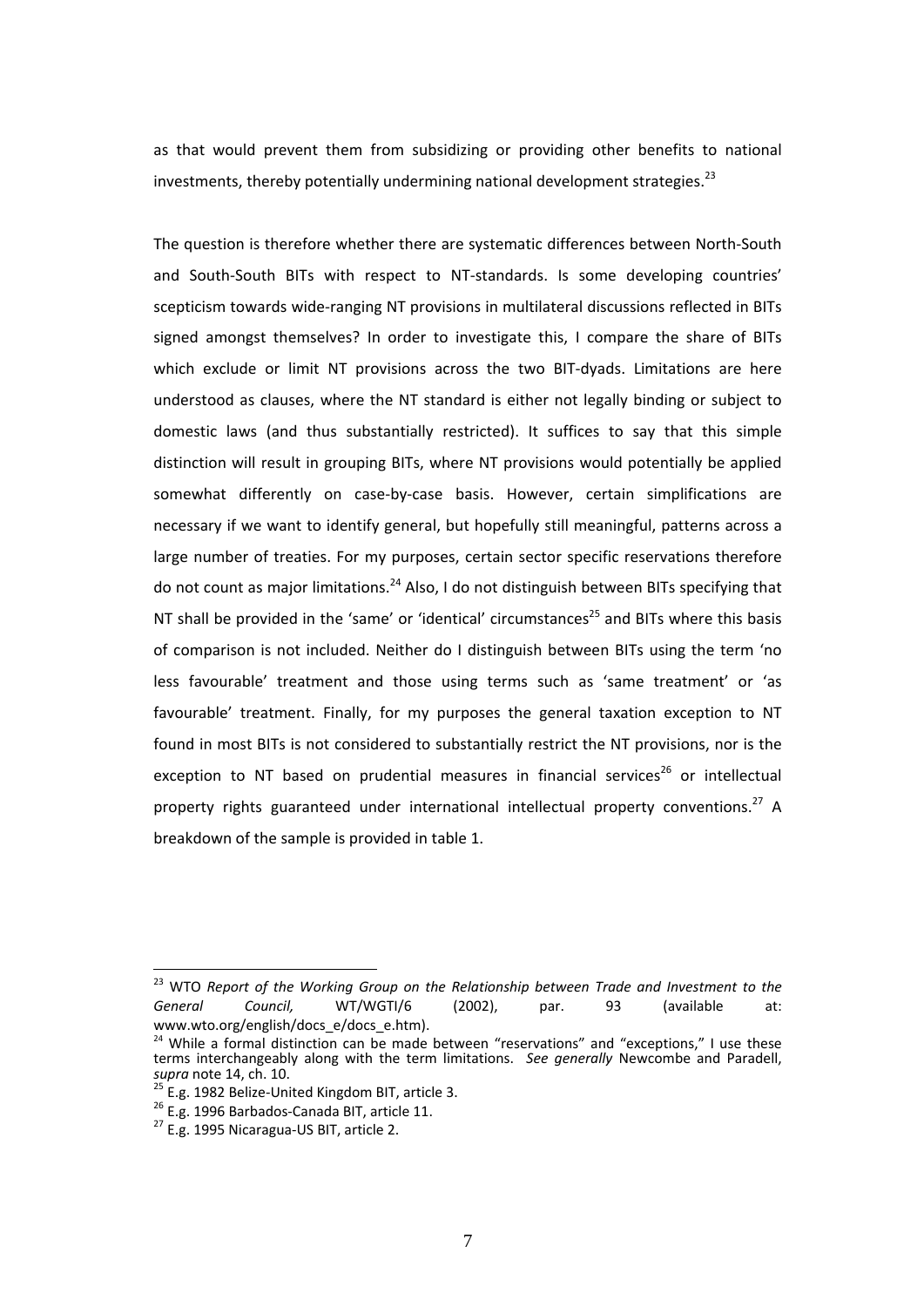| National treatment (post-establishment)         |                 |                 |                 |  |  |
|-------------------------------------------------|-----------------|-----------------|-----------------|--|--|
|                                                 | <b>Share</b>    |                 |                 |  |  |
|                                                 | Total           | North-South     | South-South     |  |  |
|                                                 |                 | <b>BITs</b>     | <b>BITs</b>     |  |  |
| I: No N T                                       | 0.20            | 0.08            | 0.36            |  |  |
|                                                 | $(0.15 - 0.24)$ | $(0.04 - 0.12)$ | $(0.28 - 0.45)$ |  |  |
| II: Parties shall strive to provide NT or NT is | 0.07            | 0.05            | 0.10            |  |  |
| subject to domestic laws                        | $(0.04 - 0.09)$ | $(0.01 - 0.08)$ | $(0.04 - 0.15)$ |  |  |
| III: Specific exceptions                        | 0.11            | 0.16            | 0.03            |  |  |
|                                                 | $(0.07 - 0.14)$ | $(0.10 - 0.21)$ | $(0.00 - 0.06)$ |  |  |
| <b>IV:</b> No exceptions                        | 0.63            | 0.72            | 0.51            |  |  |
|                                                 | $(0.58 - 0.69)$ | $(0.65 - 0.79)$ | $(0.42 - 0.60)$ |  |  |
| V: No NT or major limitations to NT             | 0.26            | 0.12            | 0.46            |  |  |
| $(I \text{ or } II)$                            | $(0.21 - 0.31)$ | $(0.07 - 0.17)$ | $(0.37 - 0.55)$ |  |  |
| N:                                              | 303             | 179             | 124             |  |  |
| Notes: 95 % confidence intervals in brackets.   |                 |                 |                 |  |  |

Purely aspirational NT clauses are few and distributed more or less equally across the two BIT-dyads. A greater share of North-South BITs has NT clauses with specific exceptions, but this is almost solely driven by U.S. and Canadian treaties which include exceptions to their NT provisions for the pre‐ and post‐establishment phases. The major difference, however, is that more than one-third of South-South BITs does not include an NT provision at all compared to only 8 percent of North‐South BITs. This means that only 12 percent of North‐South BITs exclude or limit their NT provisions as defined above, whereas the share is 46 percent for South-South BITs. The confidence intervals for the two groups don't overlap, and the difference is therefore unlikely to be due to random variation in the sample. It thus seems that South‐South BITs have indeed been much less likely to incorporate wide-ranging NT clauses compared to North-South BITs. This conclusion is interesting and relevant in and by itself. By basing the analysis on a large and representative sample of treaties, the table above gives a much clearer picture of rule‐ making patterns in the international investment regime than the traditional cursory and non‐systematic reviews.

An additional question, however, is whether the pattern is due to the differences in BIT‐ partners, or it instead reflects some other underlying factors. For apart from whether the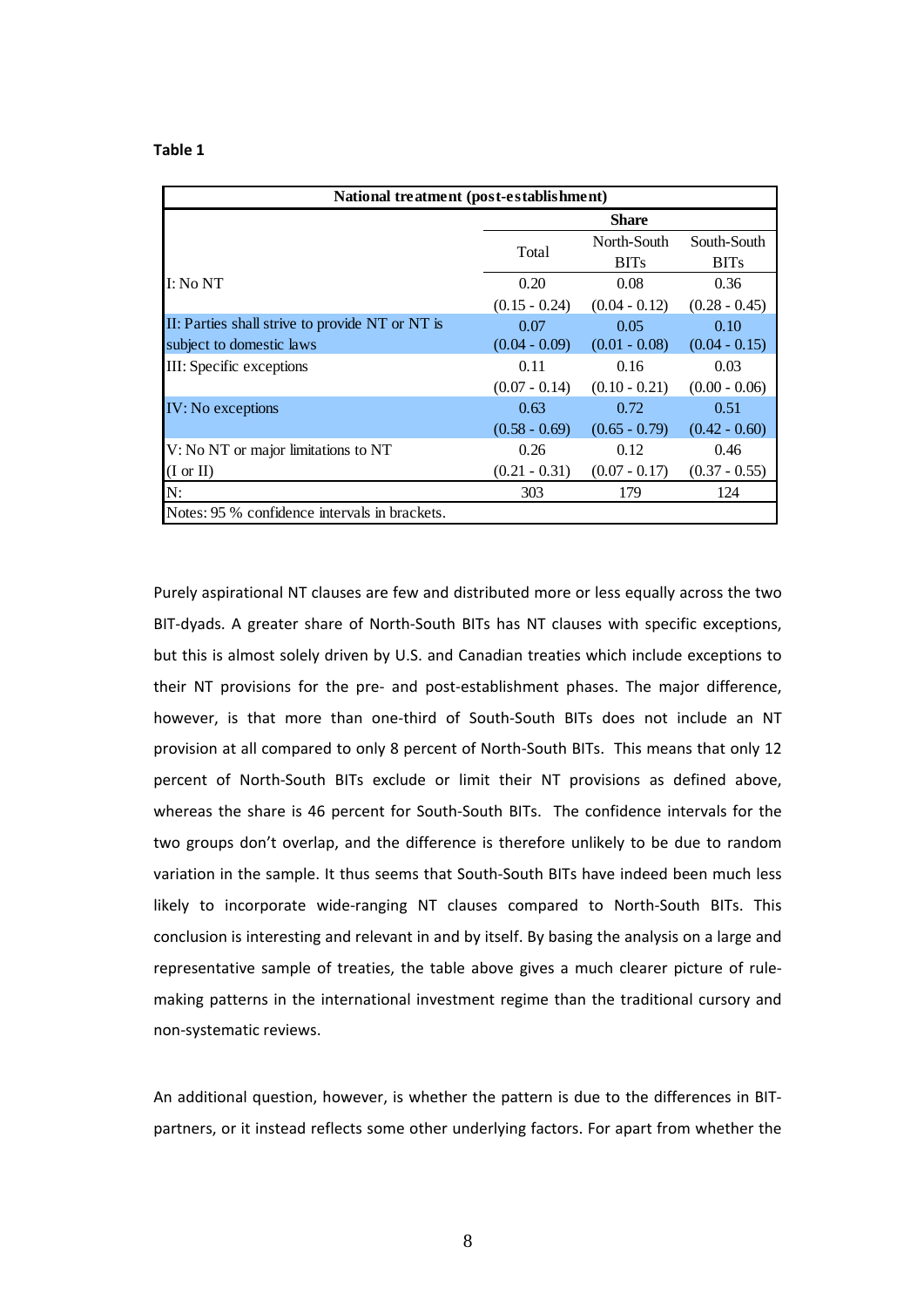home state is a developing or developed country, there are of course many other reasons why a host state might, or might not, wish to grant foreign investors NT in its BITs. I therefore test whether the systematic difference between North‐South and South‐South BITs is due to some omitted variable bias. The results of this analysis are outlined in table 2 (see annex for further information on the co-variates and regression techniques). The difference between South‐South and North‐South BITs is substantial in all estimations, and significant in two out of three. After conditioning on the included co-variates, South-South BITs are still between two and three times more likely to limit or exclude NT provisions. Accordingly, I am quite confident that developing countries have been more likely to exclude or limit NT in their BITs when the other contracting party has been a developing country. As we shall see below, this is not the only systematic difference between South‐South and North‐South BITs.

### **Table 2**

| National treatment (post-establishment)<br>Logistic regressions |                    |                                                                                                  |  |  |
|-----------------------------------------------------------------|--------------------|--------------------------------------------------------------------------------------------------|--|--|
|                                                                 | Maximum likelihood | Maximum penalized likelihood                                                                     |  |  |
|                                                                 | (I)/(II)           | (III)                                                                                            |  |  |
|                                                                 | Odds ratio         | Odds ratio                                                                                       |  |  |
| South-South BIT                                                 | $2.34$ /**         | $2.46**$                                                                                         |  |  |
|                                                                 | (2.01/4.31)        | (5.64)                                                                                           |  |  |
| N                                                               | 218                | 290                                                                                              |  |  |
|                                                                 |                    | Notes: Dependent variable is coded as 1 if NT clause is absent non-legally binding or subject to |  |  |

\* significant at 10%; \*\* significant at 5%; \*\*\* significant at 1%. Notes: Dependent variable is coded as 1 if NT clause is absent, non-legally binding or subject to domestic laws. (I) Standard errors adjusted for correlation among home country BITs; (II) standard errors adjusted for correlation among host country BITs. Constants and coefficents on other included regressors not reported. Chi2 values after Wald tests in brackets for (I) and (II), chi2 value after likelihood ratio test in brackets for (III).

## **3. Transfer Clauses**

Another BIT‐provision that has been associated with a divergence of views between developing and developed countries is the free transfer of investment‐related funds out of the host state. While such clauses can and do differ from treaty to treaty, most BITs stipulate that a wide range of payments and other‐investment related funds shall have a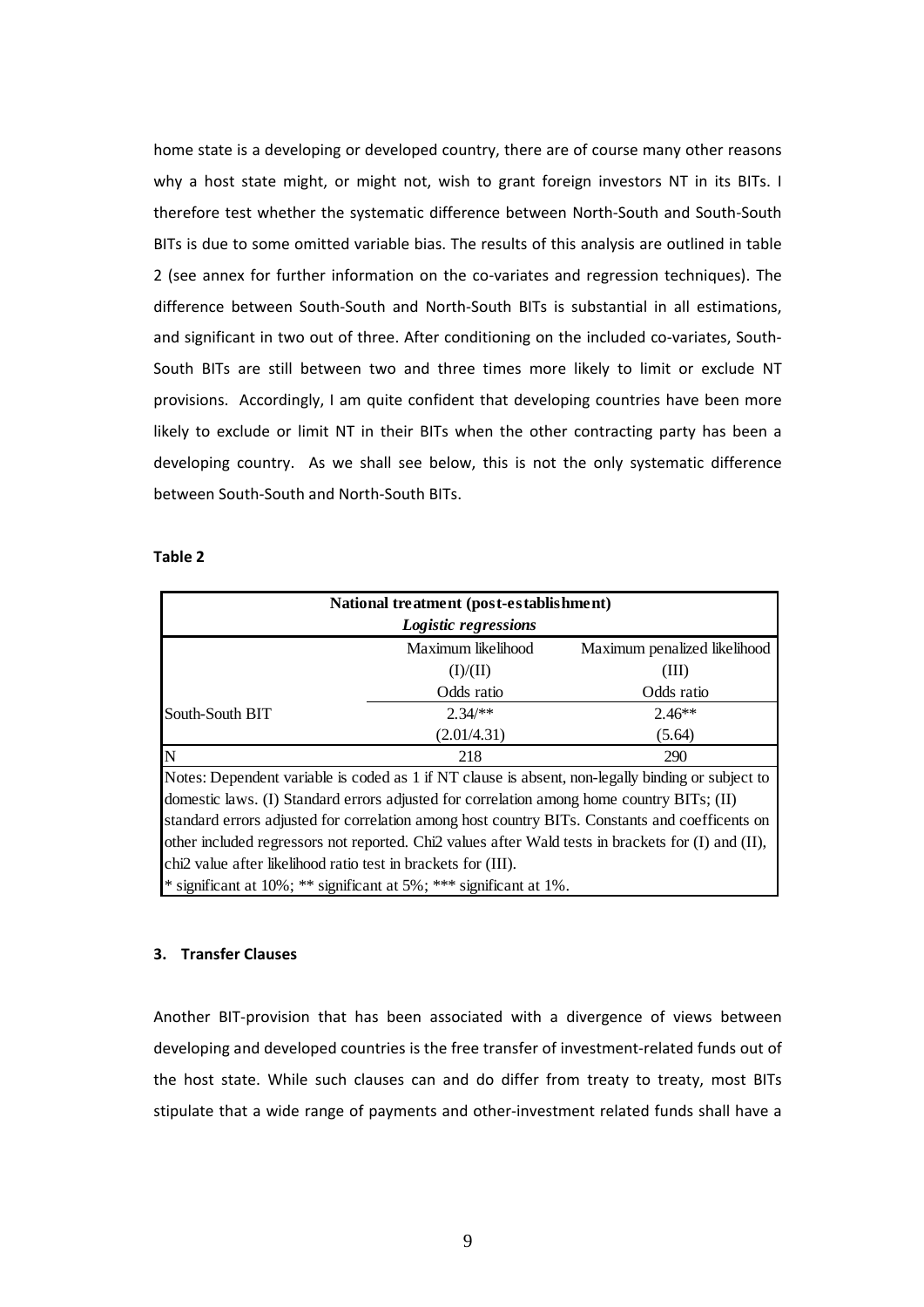right to be transferred out of the host state without delay and, typically, in a freely convertible currency.<sup>28</sup> From foreign investors' point of view these clauses are key in investment‐treaties, as the ability to freely repatriate funds can be an important factor in their investment‐decision process. Developing countries, on the other hand, often have an interest in not restraining their ability to adopt certain restrictive exchange rate or other measures, for instance as means to prevent or confront economic and financial crises. Particularly, the numerous investment claims brought against Argentina in the wake of its 2001 financial crisis have sparked a debate on the risks in not subjecting such guarantees to certain exceptions.<sup>29</sup> But while this particular crisis might have brought attention to this issue, it has always been controversial. Jeswald Salacuse thus stated in 1990 that: *'(..) the negotiation of BIT provisions on monetary transfer is often one of the most difficult negotiations to conclude. Capital‐exporting countries seek broad, unrestricted guarantees on monetary transfers, while developing countries press for limited guarantees, subject to a variety of exceptions'.*<sup>30</sup>

As with the NT standard, this difference in preferences was also clear in the discussions on the UN Draft Code on Transnational Corporations, where rules on currency transfer was one of the key issues developed and developing countries could not agree upon.<sup>31</sup> Similarly, during the recent investment negotiations in the Doha Round, many developing countries argued that a host state should be able to prevent foreign investors from freely transferring revenues and capital out of the its country if under economic difficulties.<sup>32</sup> While such an exception is included in some North-South BITs, it is far from the norm (see below).

<sup>&</sup>lt;sup>28</sup> R. Dolzer and M. Stevens *Bilateral Investment Treaties* (1995), at 85-96.<br><sup>29</sup> See; Viterbo, 'Dispute Settlement over Exchange Measures Affecting Trade and Investments: The *Overlapping Jurisdictions of the IMF, the WTO, and the ICSID'* presented at the Society for International Economic Law's Inaugural Conference, Geneva, July 2008.<br><sup>30</sup> Salacuse, *supra* note 20, at 669. See also; Kole and Wälde, 'Economic Crises, capital transfer

restrictions, and investor protection under modern investment treaties' 3 *Capital Markets Law Journal* (2008) 154.<br><sup>31</sup> UNCTC (1984), *supra* note 22, at 179.<br><sup>32</sup> This suggestion was strongly opposed by for instance the US delegation; see WTO's Working

Group on the Relationship between Trade and Investment *Report on the Meeting held on 16 – 18 September 2002 – Note by the Secretariat,* WT/WGTI/M/19 (2002).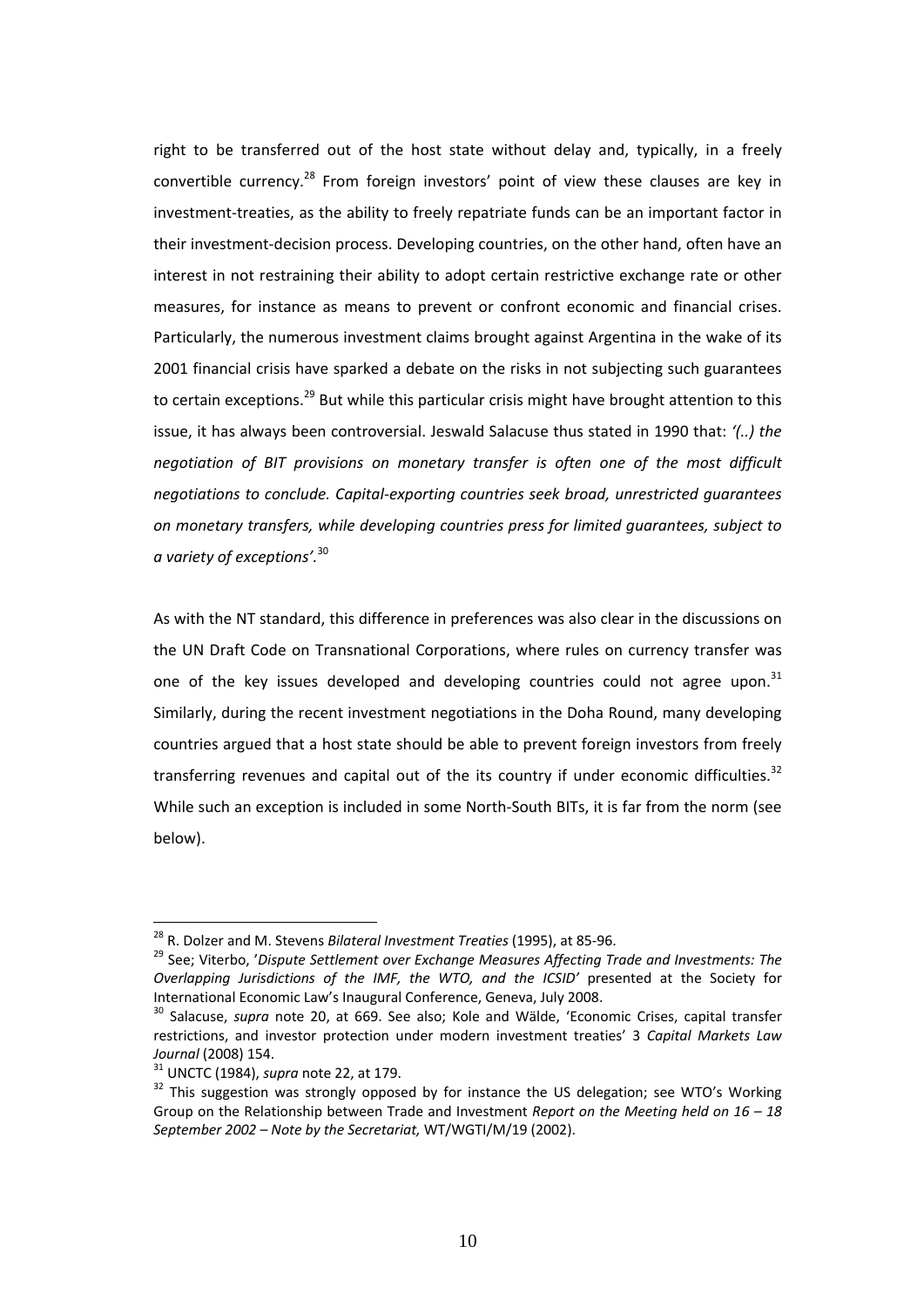I therefore compare the two groups of BITs again, this time to see whether South‐South BITs have been more likely to include certain safeguards against exceptional measures taken under balance-of-payments difficulties. $33$  Such safeguards come in several forms. One option is to subject the transfer clause to domestic laws, in which case the host state is free to limit the flow of capital out of its economy during economic crises as long as it is done through law.<sup>34</sup> Another option is to allow exceptions to the free transfer of funds, but only during balance‐of‐payments difficulties and typically with a requirement that such restrictions should be necessary, non-discriminatory and on a temporary basis.<sup>35</sup> Finally, some treaties include other major restrictions, such as certain Chilean BITs attempting to restrict short-term capital in- and outflows.<sup>36</sup> For my purposes, provisions safeguarding the powers of financial services regulators<sup>37</sup>, or national laws concerning bankruptcy, trading or dealing in securities, criminal or administrative violations, or compliance with resolution of tribunals<sup>38</sup> are not considered to specifically safeguard measures taken during economic crises. Similarly, I do not find the so-called 'lumpy transfers' exception to be as restrictive as those mentioned above, and BITs including these are therefore grouped with BITs without direct safeguards.  $39$ 

<u>.</u>

<sup>&</sup>lt;sup>33</sup> For a discussion as to whether international law makes it illegal for a contracting party to a BIT to restrict such transfers during balance of payments crises without such exceptions; see Kole and

Wälde, supra note 30.<br>
<sup>34</sup> E.g. 1993 Portugal-Bulgaria BIT, article 5.<br>
<sup>35</sup> E.g. 1990 Argentina – UK BIT, article 6.<br>
<sup>36</sup> E.g. 1999 Chile-Austria BIT, protocol.<br>
<sup>37</sup> E.g. 2006 Peru-Canada BIT, article 14.<br>
<sup>38</sup> E.g. 19 of proceeds of liquidation to a certain percentage of an investment's value per vear, so long as the *investor is permitted to maintain the value of the investment domestically*' (*supra* note 30, at 163). It is typically American BITs, which include such exceptions (e.g. 1986 US‐Egypt BIT, article 5). To test whether BITs with these exceptions were biasing the estimations, I ran all the regressions also without US BITs. This did not substantially change the results.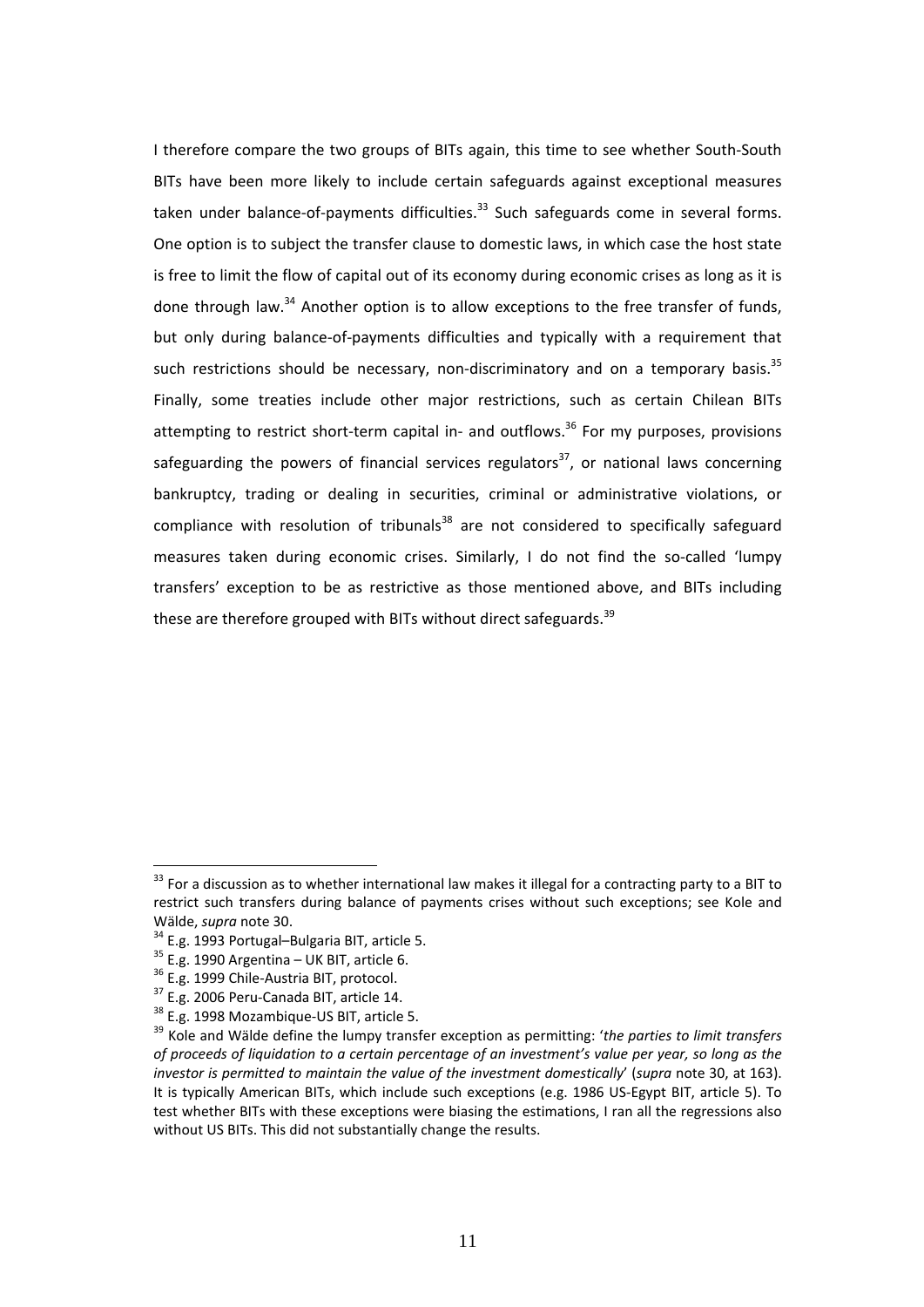| Repatriation of investment-related funds      |                 |                 |                                        |  |  |
|-----------------------------------------------|-----------------|-----------------|----------------------------------------|--|--|
|                                               | <b>Share</b>    |                 |                                        |  |  |
|                                               | Total           | <b>BITs</b>     | North-South South-South<br><b>BITs</b> |  |  |
| I: Transfers subject to domestic laws and/or  | 0.22            | 0.10            | 0.40                                   |  |  |
| other major restrictions                      | $(0.17 - 0.27)$ | $(0.05 - 0.14)$ | $(0.31 - 0.48)$                        |  |  |
| II: Free transfers guaranteed except under    | 0.05            | 0.06            | 0.05                                   |  |  |
| balance-of-payments difficulties              | $(0.03 - 0.08)$ | $(0.02 - 0.09)$ | $(0.01 - 0.09)$                        |  |  |
| III: No balance-of-payments or other major    | 0.73            | 0.85            | 0.56                                   |  |  |
| restrictions to transfer clause               | $(0.68 - 0.78)$ | $(0.80 - 0.90)$ | $(0.47 - 0.65)$                        |  |  |
| N:                                            | 303             | 179             | 124                                    |  |  |
| Notes: 95 % confidence intervals in brackets. |                 |                 |                                        |  |  |

Table 3 provides a breakdown of the sample according to these criteria. Whereas the share of BITs which include balance-of-payments exceptions is low, and practically the same in North-South and South-South BITs, a much higher share of South-South BITs include other major restrictions to the transfer clause and/or subject it to domestic laws. We can thus be 95 percent confident that between 31 and 48 percent of all South‐South BITs incorporate such restrictions, whereas only five to fourteen percent of North‐South BITs do. As with NT‐provisions, this difference is therefore not only substantial in absolute terms, but also statistically significant, and the regressions analyses in table 4 confirm that it persists after conditioning on several important covariates. South‐South BITs are here between 3 and 4 times more likely to include restrictions to their transfer clauses with estimates significant across all model specifications.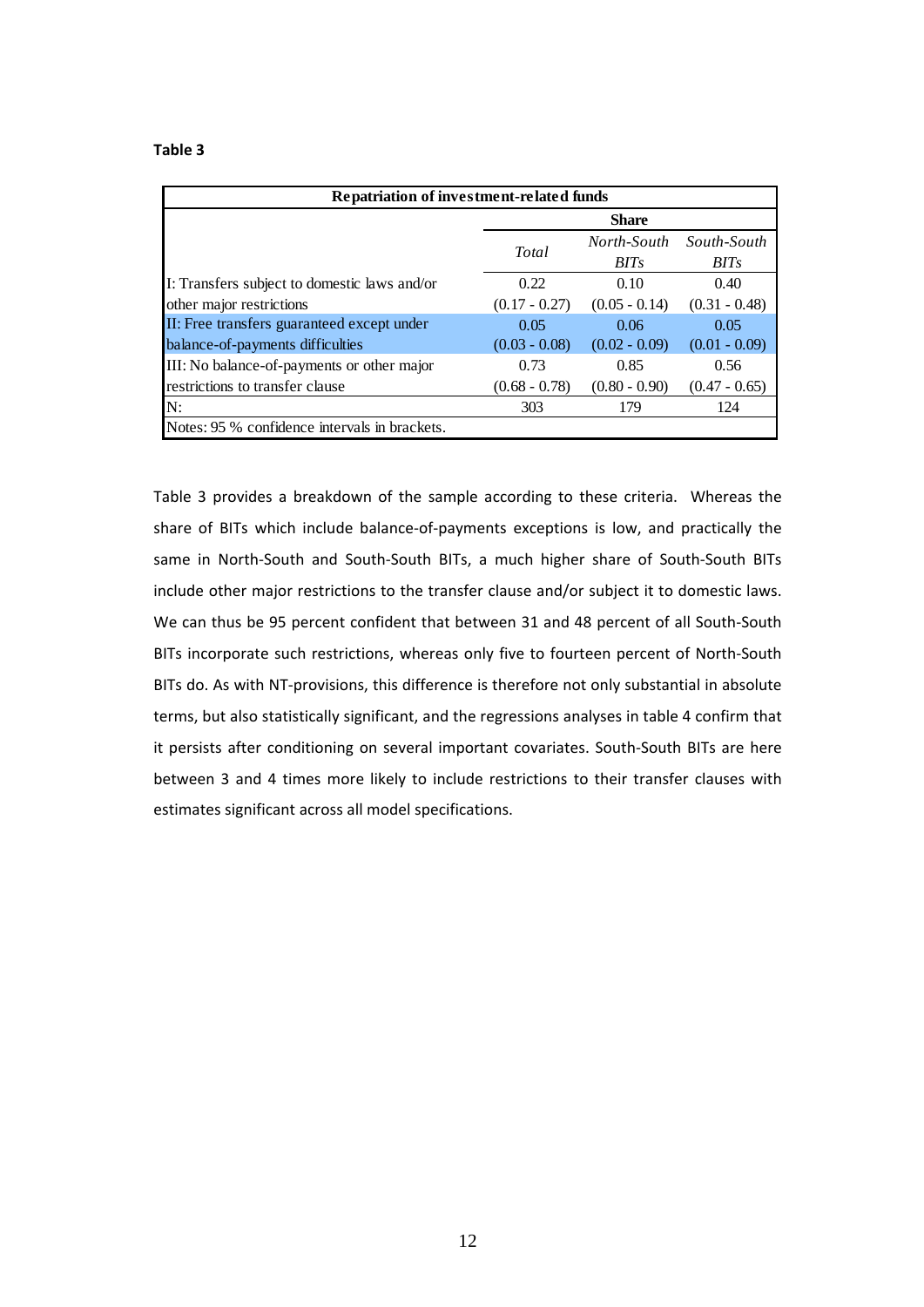| Transfer of investment-related funds<br>Logistic regressions |                    |                              |  |  |
|--------------------------------------------------------------|--------------------|------------------------------|--|--|
|                                                              |                    |                              |  |  |
|                                                              | Maximum likelihood | Maximum penalized likelihood |  |  |
|                                                              | (I)/(II)           | (III)                        |  |  |
|                                                              | Odds ratio         | Odds ratio                   |  |  |
| South-South BIT                                              | $3.67***$ ***      | $3.49***$                    |  |  |
|                                                              | (8.49/13.11)       | (11.07)                      |  |  |
|                                                              | 290                | 290                          |  |  |

Notes: Dependent variable is coded as 1 if transfer clause includes balance-of-payments restrictions or other major restrictions such as subjecting the clause to domestic laws. (I) Standard errors adjusted for correlation among home country BITs; (II) standard errors adjusted for correlation among host country BITs. Constants and coefficents on other included regressors not reported. Chi2 values after Wald tests in brackets for (I) and (II), chi2 value after likelihood ratio test in brackets for (III).

\* significant at 10%; \*\* significant at 5%; \*\*\* significant at 1%.

It could be, however, that my narrow focus on only transfer clauses is not entirely justified here, as developed countries might have included safeguards against restrictions imposed during balance‐of‐payments crises elsewhere in their BITs. Arguably, this can be done by including a general exception based on national security concerns. In WTO jurisprudence, at least, the exception based on 'essential security interests' in article XXI(b) of GATT has been constructed to include exchange control measures to protect economic interests.<sup>40</sup> In BITs such exceptions can cover the whole treaty<sup>41</sup> or only parts of it such as their NT and MFN standards, $42$  general non-discrimination provisions, $43$  full protection and security provisions,<sup>44</sup> or with respect to performance requirements.<sup>45</sup> While all these provisions can be relevant when establishing whether measures taken to prevent or confront an economic crisis constitute a breach of a BIT *as a whole,*<sup>46</sup> a narrower question is whether the security exception covers the transfer provision in particular. I therefore repeat the

<sup>&</sup>lt;sup>40</sup> Kole and Wälde, *supra* note 30, at 160.<br>
<sup>41</sup> E.g. 1999 India-Australia BIT, article 15.<br>
<sup>42</sup> E.g. 2003 Albania-Spain BIT, article 4.<br>
<sup>43</sup> E.g. 2005 Guatemala-BLEU BIT, article 3.<br>
<sup>44</sup> E.g. 1997 Turkey-Morocco BI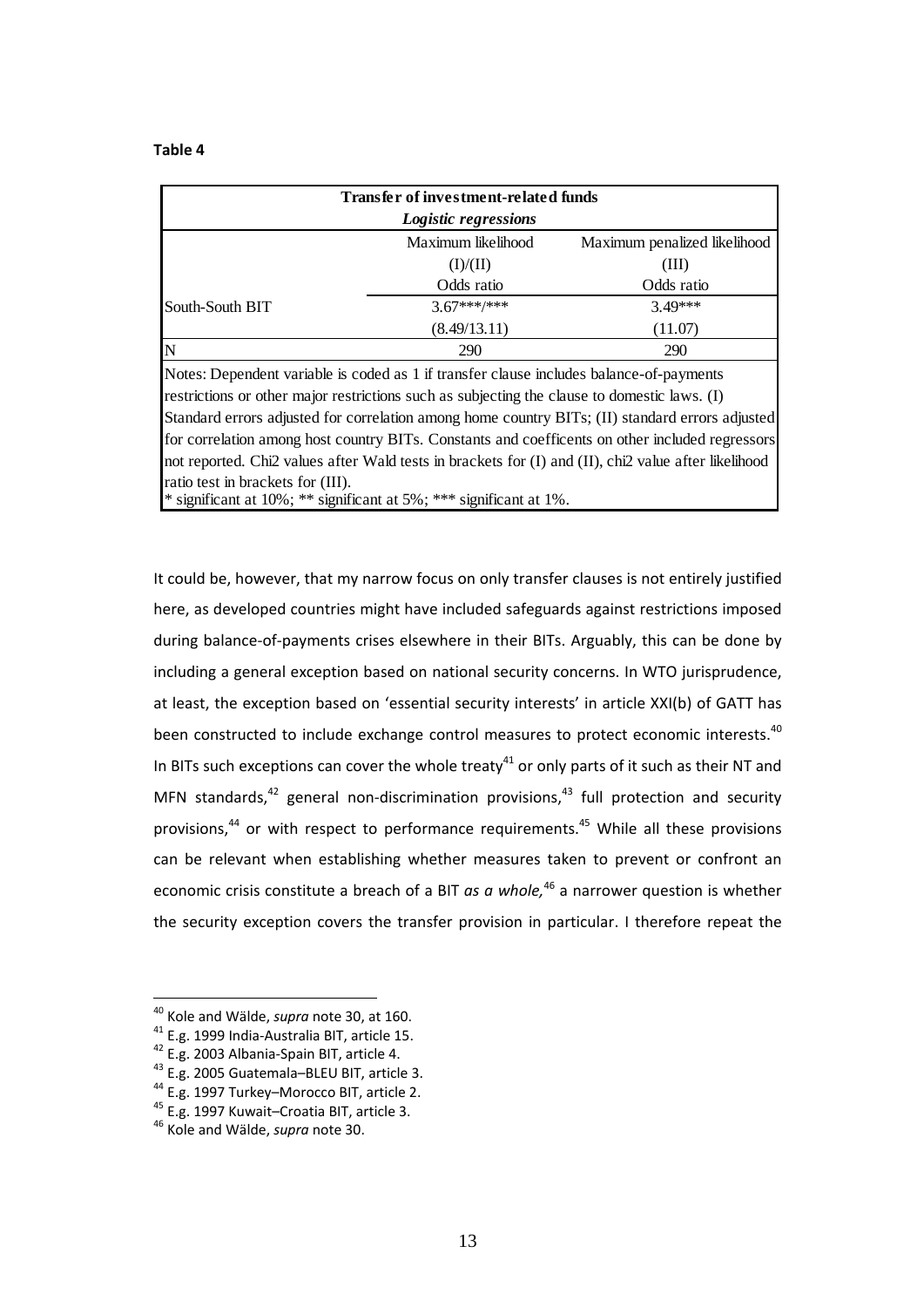analysis above but this time group BITs with direct restrictions in their transfer clauses with BITs, which include exceptions to national security interests could be allowed.

## **Table 5**

| <b>Security exceptions</b>                                                                        |                 |                  |                         |  |  |
|---------------------------------------------------------------------------------------------------|-----------------|------------------|-------------------------|--|--|
|                                                                                                   | <b>Share</b>    |                  |                         |  |  |
|                                                                                                   | Total           |                  | North-South South-South |  |  |
|                                                                                                   |                 | BIT <sub>S</sub> | <b>BITs</b>             |  |  |
| I: No security exceptions                                                                         | 0.79            | 0.74             | 0.86                    |  |  |
|                                                                                                   | $(0.75 - 0.84)$ | $(0.67 - 0.80)$  | $(0.80 - 0.92)$         |  |  |
| II: Security exceptions for certain provisions, but                                               | 0.10            | 0.15             | 0.03                    |  |  |
| not transfer provision                                                                            | $(0.06 - 0.13)$ | $(0.09 - 0.20)$  | $(0.00 - 0.06)$         |  |  |
| III: Security exception covers transfer provision                                                 | 0.11            | 0.12             | 0.11                    |  |  |
| (typically when it covers the whole treaty)                                                       | $(0.07 - 0.14)$ | $(0.07 - 0.17)$  | $(0.05 - 0.16)$         |  |  |
| IV: Security exception for entire BIT and/or                                                      | 0.37            | 0.26             | 0.52                    |  |  |
| restrictions* to transfer clause                                                                  | $(0.31 - 0.42)$ | $(0.19 - 0.32)$  | $(0.44 - 0.61)$         |  |  |
| N:                                                                                                | 303             | 179              | 124                     |  |  |
| Notes: 95 % confidence intervals in brackets.                                                     |                 |                  |                         |  |  |
| * Include balance-of-payments restrictions as well as other major restrictions such as subjecting |                 |                  |                         |  |  |
| the clause to domestic laws.                                                                      |                 |                  |                         |  |  |

Table 5 shows that North‐South BITs have in fact been more likely to include security exceptions, but the share of BITs with a security exception that covers the transfer provision is more or less similar between the two types of BIT‐dyads (and the difference is not statistically significant). The overall conclusion therefore remains the same. For while a little more than half the sample's South‐South BITs incorporate a security exception that covers the transfer provision and/or include restrictions to the transfer clause, only around a quarter of North‐South BITs do so. Accordingly, it is not surprising, that while the estimates did become lower in the logistic regressions after also considering security exceptions, the differences are still substantial across all three specifications and significant in two out of three (table 6). I therefore remain confident that South‐South BITs have been more likely to allow exceptions to the free transfer of funds, for instance as a means of insulating the contracting parties from capital flight in times of economic crises.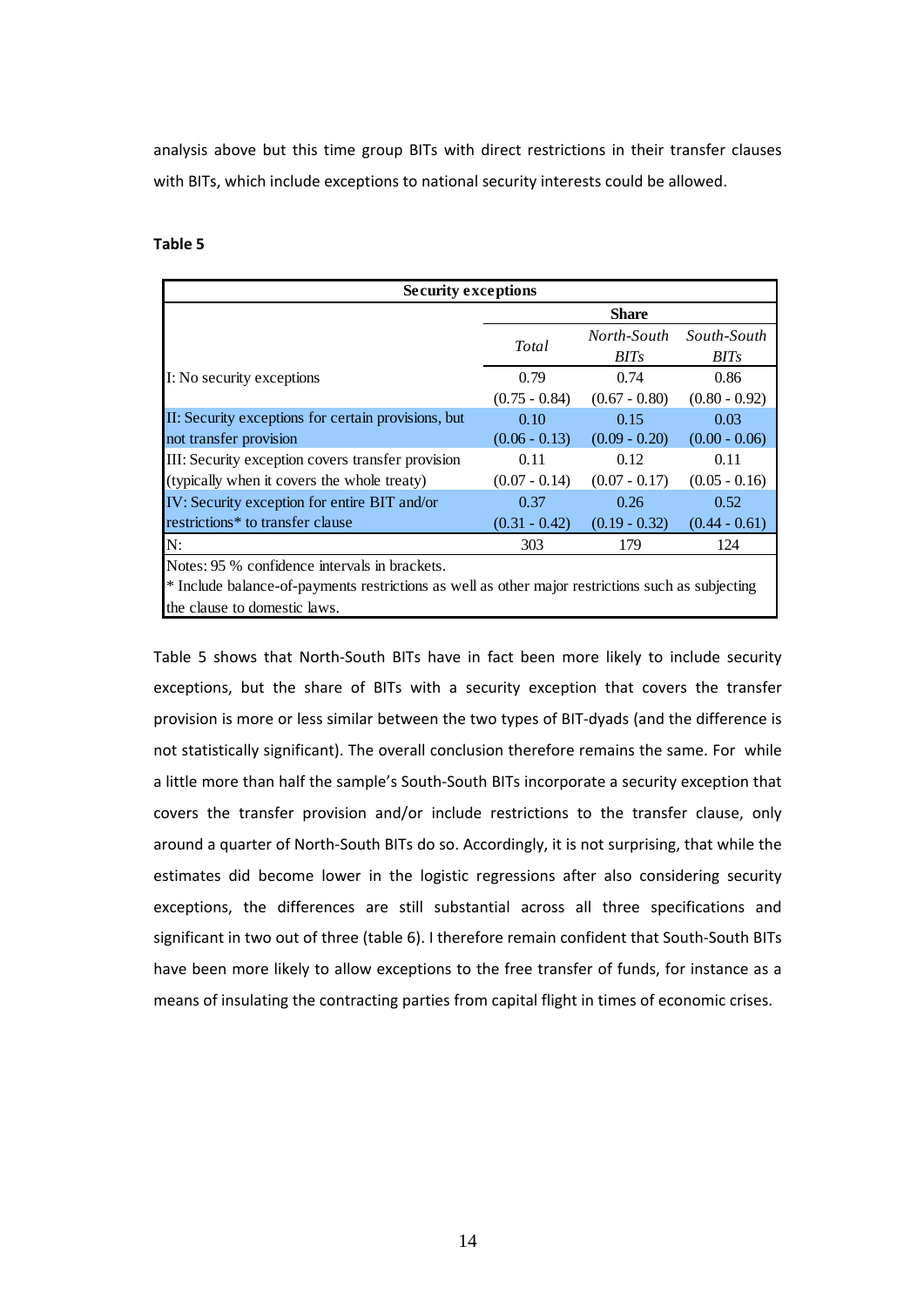| Limitations on transfer clauses (incl. security exception) |             |            |  |  |
|------------------------------------------------------------|-------------|------------|--|--|
| Logistic regressions                                       |             |            |  |  |
| Maximum likelihood<br>Maximum penalized likelihood         |             |            |  |  |
|                                                            | (I)/(II)    | (III)      |  |  |
|                                                            | Odds ratio  | Odds ratio |  |  |
| South-South BIT                                            | $1.82$ /**  | $1.77*$    |  |  |
|                                                            | (2.83/4.30) | (3.03)     |  |  |
|                                                            | 290         | 290        |  |  |

Notes: Dependent variable is coded as 1 if transfer clause includes balance-of-payments restrictions or other major restrictions such as subjecting the clause to domestic laws. It is also coded as 1 if the BIT includes a security exception covering the transfer provision. (I) Standard errors adjusted for correlation among home country BITs. (I) Standard errors adjusted for correlation among home country BITs; (II) standard errors adjusted for correlation among host country BITs. Constants and coefficents on other included regressors not reported. Chi2 values after Wald tests in brackets for (I) and (II), chi2 value after likelihood ratio test in brackets for (III).

\* Significant at 10%; \*\* significant at 5%; \*\*\*significant at 1%.

#### **4. Implications**

1

Thus far I've shown that NT provisions have been more likely to be restricted or excluded altogether in South‐South BITs and transfer clauses have similarly been more likely to be restricted. While this pattern is interesting in and of itself, the differences also hold after controlling for multiple possible covariates. $47$  With respect to these two provisions, at least, it is therefore not entirely correct when textbooks on international investment treaties state that a review of BITs signed among developing countries '*does not reveal significant differences with agreements concluded with developed states'<sup>48</sup>*, or the '*(…) treaties concluded between developing countries have in substance remained very similar*

 $47$  Moreover, in a separate set of regressions not reported here I controlled for whether these results still hold after taking into account the extent to which the BITs incorporate a legally binding consent to international investor‐state arbitration. This did not change the results or conclusions. For a useful analysis on systematic patterns in rule-making concerning dispute settlement clauses, with a methodological approach closely related to the analysis presented here, *see*; Jason Webb Yackee, Conceptual Difficulties in the Empirical Study of Bilateral Investment Treaties, 33 *Brooklyn Journal of International Law 405 (2007-2008).* 48 Dolzer and Schreuer, *supra* note 12, at. 21.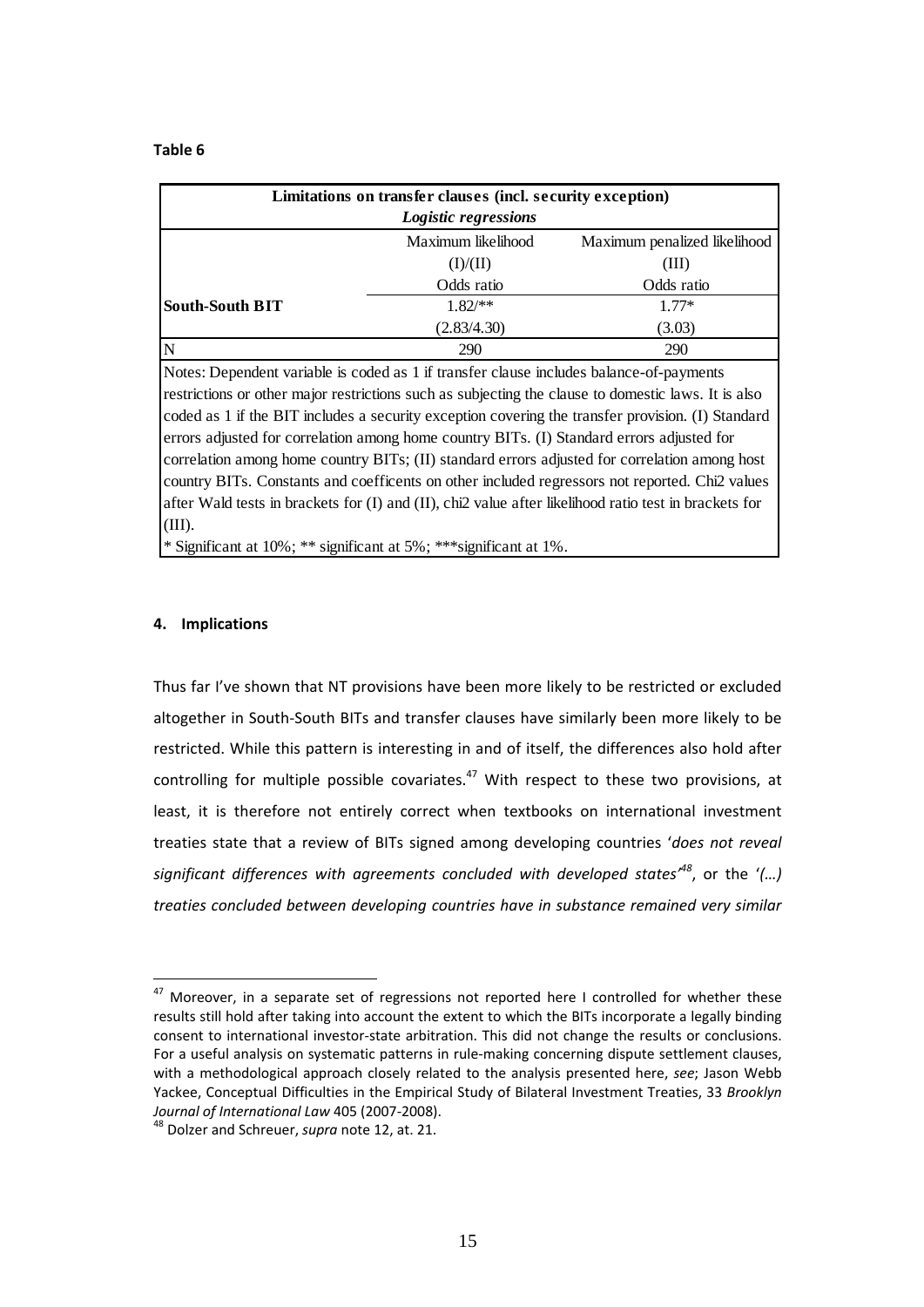*to those concluded by capital exporting countries'.*<sup>49</sup> Rather, a systematic (as opposed to *ad hoc)* review of the treaties do in fact reveal that developing countries have been more likely to agree to a different set of rules in South‐South agreements, which potentially allows them flexibility to pursue developmental concerns to a greater extent than North‐ South BITs.

Where does this leave us? On the one hand, the conclusion may imply that while many past differences with respect to foreign investment protection between developed and developing countries have been overcome, one should perhaps not overstate the degree of consensus purely based on the fact that South‐South BITs are proliferating. If so, then the popularity of South‐South BITs cannot, in and of itself, be used as an argument that a multilateral treaty on investment is more feasible today than it was ten years ago. Alternatively, the systematic differences should perhaps not be taken as an indicator of developing countries' collective interests in the international investment regime. Instead, it could simply be that demands in BIT‐negotiations between developing countries have been more easily accommodated, not because they are necessarily thought to be prudent by both the contracting parties but simply because negotiators may not consider the BIT particularly relevant in practise. For instance, a senior developing country official involved in negotiating BITs mentioned in an interview that: "*(…) things were much more flexible when negotiating with developing countries.*''<sup>50</sup> And another BIT‐negotiator recalls that: '*Our negotiations with developing countries were generally much quicker and much easier. When demands were made we didn't object, as most understood that these treaties were basically just signals, rather than hard and serious legal agreements*'.<sup>51</sup> By contrast, it would probably be rare for developed countries to accept major limitations to their model BITs and may therefore simply have walked away from negotiations if such demands were made. A third BIT‐negotiator further explained: "*We never actually had a position in our BIT‐negotiations, whether with developed or developing countries. So we just signed off when drafts were presented to us, and that's why we have different obligations in different*

<sup>&</sup>lt;sup>49</sup> Dolzer and Stevens, *supra* note 28, at 9-10.<br><sup>50</sup> Not-for-attribution interview, January 2009.<br><sup>51</sup> Not-for-attribution interview, April 2009.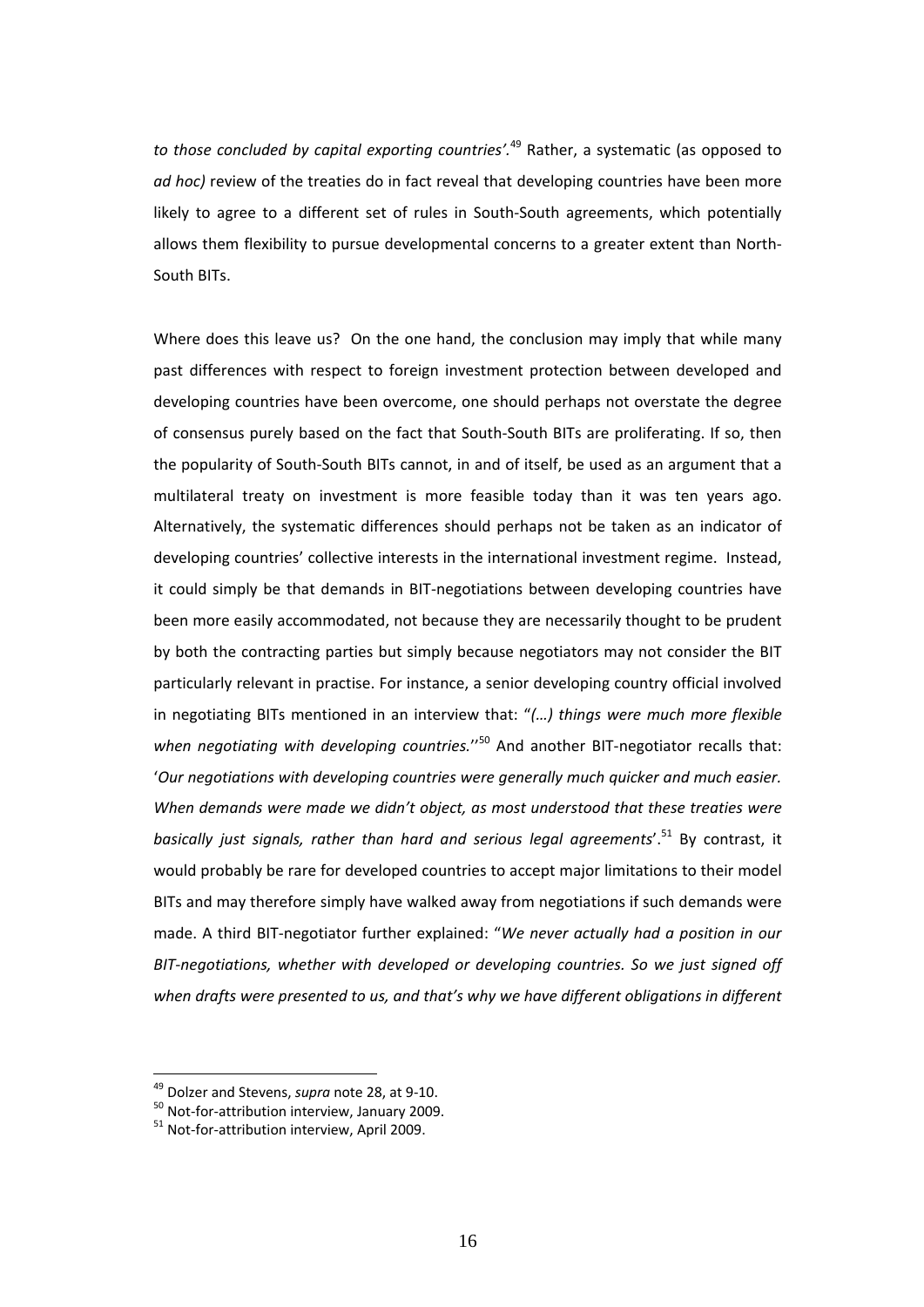*treaties (…)*".<sup>52</sup> Accordingly, further investigation could examine whether the specific characteristics of South‐South BITs have in fact been intended by developing countries to espouse a different vision of international investment rules, or they merely are because developing country negotiators have not felt the need to insist on a particular set of provisions when demands were made. The quotes above would suggest the later.

But apart from symbolic and political implications, does the systematic difference found imply that investors seeking protections under BITs should expect a different set of standards, when covered under South‐South BITs compared to if they were covered by a North‐South BIT? Are investors more likely to be met with restrictions to NT and repatriation of investment‐related funds when covered by South‐South BITs? The statistical review above seems to imply this to be the case. In practical terms, however, the content of BIT‐provisions cannot be investigated in isolation.

The analysis has thus far been based on the treaty texts alone and therefore not taken into account MFN provisions. As a general rule, MFN‐provisions operate in BITs according to all matters falling within the scope of the treaty.53 Whether the *ejusdem generis* principle implies that the clause only covers substantive provisions is unclear from existing case-law. $54$  Neither is it clear whether the clause only allows an investor to invoke provisions from other investment treaties which are 'compatible in principle', and if so what that means in terms of limiting its application.<sup>55</sup> What is clear, however, is that cases decided so far have generally allowed a contracting party to 'import' substantive provisions from other BITs entered into by the other contracting party. In *Bayindir v. Pakistan,* for instance, the tribunal held that the MFN provision allowed the investor to

<sup>52</sup> Not-for-attribution interview, July 2009.<br>
<sup>53</sup> OECD, 'Most-favored-nation treatment in international investment law' *OECD working paper*<br>(2004): Dolzer and Schreuer, *supra* note 12, at 186.

<sup>&</sup>lt;sup>54</sup> See e.g. *Emilio Augustin Maffezini v. Spain,* ICSID Case No. ARB/97/7, Decision on Jurisdiction, 25 January 2005; and *Vladimir & Moise Berschader v. Russian Federation, SCC Case No V(080/2004)*. See generally Hsu, 'MFN and Dispute Settlement: When the Twain Meet' 7 *Journal of World Investment & Trade* (2006) 25.<br><sup>55</sup> Dolzer and Schreuer, *supra* note 12, at 191.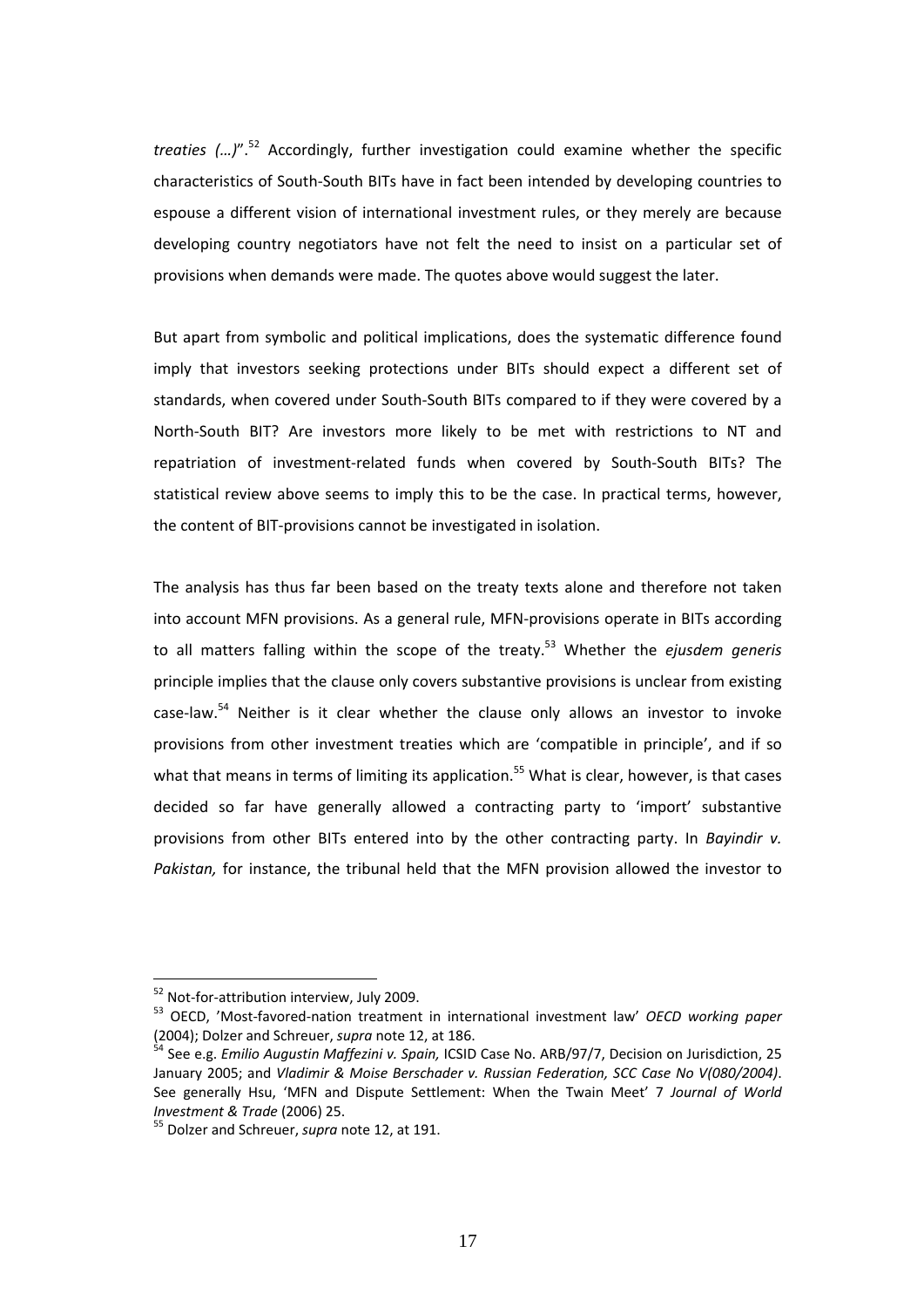invoke a fair and equitable treatment clause from another BIT.<sup>56</sup> Similarly, in *CME v. Czech Republic* the tribunal argued that the investor could rely on an expropriation provision from another BIT to determine the standard of compensation.<sup>57</sup> Arguably, this implies that even if a South‐South BIT does not include an NT provision, for instance, the MFN clause may oblige the parties to extend NT nevertheless, as long as they have included NT in at least one other BIT.<sup>58</sup>

It is therefore notable that *all* BITs in the sample include a MFN provision and none of them exempt NT or transfer clauses from the clause's coverage. Since very few countries have consistently limited NT or transfer clauses in all their BITs, this means that, as a general rule, differences in substantive rules between South‐South and North‐South BITs are 'levelled out' by the treaties' MFN provisions. As a result, the more restricted standards in South‐South BITs will rarely become relevant for investors in practise, who can often continue to rely on BITs with more favourable provisions. This, of course, leaves us with a considerable puzzle: why have developing countries often allowed more flexibility to host states in BITs signed with each other but then failed to make sure that this 'policy‐space' is not cancelled out by the treaties' MFN clauses? If the more limited substantive provisions in South‐South BITs have little, if any, relevance for the legal rights granted to foreign investors in practise, why limit them in the first place?

At a first glance, one possible explanation could be that the exceptions have been intended as signals of a distinct South‐South BIT agenda more in tune with the one, developing countries have expressed in multilateral investment negotiations as a group. If so, the negotiating parties may not have been too concerned with whether the limitations actually have implications for foreign investors in practise. The contracting parties may thus have tried to *appear* as though they sign 'development friendly' BITs, while at the same time appeasing investors that they are granted 'normal' BIT-protections. However,

<sup>56</sup> *Bayindir v. Islamic Republic of Pakistan*, ICSID Case No. ARB/03/29, Decision on Jurisdiction, 14 November 2005, par. 231‐2. See also; *MTD Equity Sdn. Bhd. and MTD Chile S.A. v. Republic of Chile*, ICSID Case No. ARB/01/7, Award, 25 May 2004, par. 103-4.<br><sup>57</sup> CME v. Czech Republic, UNCITRAL case, Final Award, 14 March 2003, 9 ICSID Reports 264 (2003).<br><sup>58</sup> UNCTAD, Bilateral Investment Treaties 1995-2006: Trends in In

United Nations, 2007), at 33.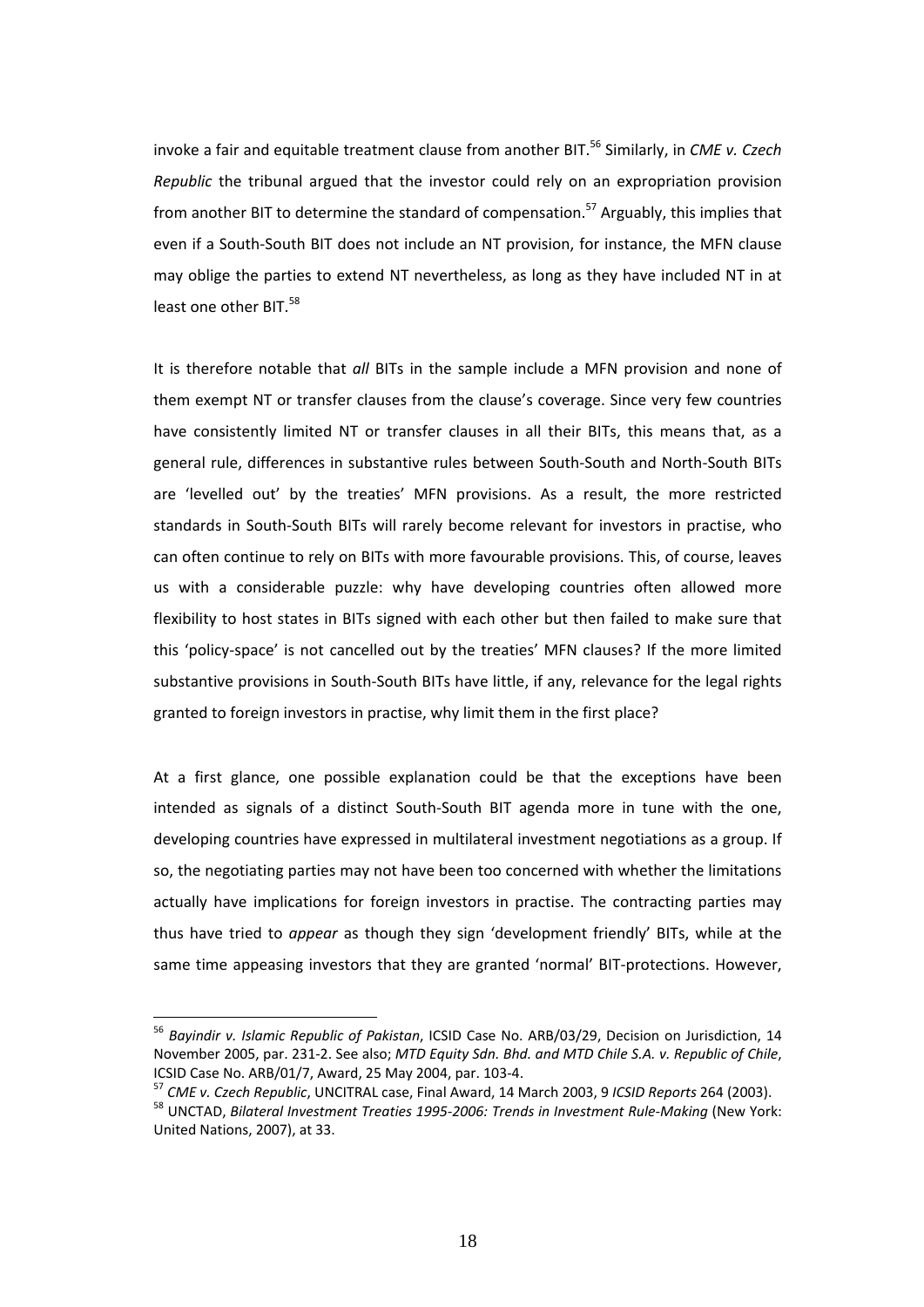such clever intentions are unlikely to have driven the pattern. It is important to note that the overwhelming majority of BITs have been signed largely 'under the radars' of public opinion. Except for BITs with the United States, the vast majority of BIT negotiations seem to have caught (surprisingly) limited attention,  $59$  and it is therefore difficult to see how the aspects of South‐South BITs investigated here could be intended as symbolic political statements.

So perhaps a more plausible explanation could be that many developing countries may have simply failed to realize the full implications of MFN-provisions. Indeed, there are indications that developing countries have often failed to understand the true nature and scope of BITs, when signing up to them.<sup>60</sup> It suffices to say that this suggestion may appear paternalistic to some  $^{61}$  or perhaps even disingenuous,  $^{62}$  and naturally several developing countries have undoubtedly been very well informed when entering into BITs. But others probably have not. When asked about why the MFN provision hadn't been adjusted to accommodate the different standards in the country's BIT‐network, one former BIT‐ negotiator for instance mentioned that: '*We didn't have a consistent approach because there wasn't an understanding that consistency was required. (…) No‐one seemed to realise the implications of the MFN provision'*. <sup>63</sup> BIT‐negotiators from other countries have similarly mentioned that their predecessors didn't know how MFN provisions ‐ or other key provisions for that matter – worked as they often had no background or training in  $intermational law<sup>64</sup>$  and one recalled that the speed with which many South-South BITs were signed exacerbated this capacity problem: '*In all these mini‐conferences, UNCTAD would actively promote BITs to be signed amongst the participants ‐ often within as little as a few hours ‐ and I couldn't see that any serious considerations were given by the*

<sup>59</sup> *See, e.g.*, Lauge Skovgaard Poulsen and Damon Vis‐Dunbar, 'Reflections on Pakistan's Investment—Treaty Program after 50 Years: An Interview with the Former Attorney General of Pakistan, Makhdoom Ali Khan,' *Investment Treaty News*, Mar. 16, 2009; Department of Trade and Industry, Republic of South Africa, *Government Position Paper on Bilateral Investment Treaty Policy Framework Review* (June 2009), *available at* http://www.pmg.org.za/files/docs/090626trade‐bi‐ lateralpolicy.pdf.

<sup>60</sup> Dolzer and Schreuer, *supra* note 12, at 8; Poulsen and Vis‐Dunbar, *supra* note 59; South Africa Department of Trade and Industry, *supra* note 59.

<sup>&</sup>lt;sup>61</sup> Francisco Orrego Vicuna, 'Regulatory Expropriations in International Law: Carlos Calvo, Honorary NAFTA Citizen,' 11 New York University Environmental Law Journal 19, 31 (2002).<br>
<sup>62</sup> Not-for-attribution interview with former Eastern European BIT-negotiator, April 2010.<br>
<sup>63</sup> Not-for-attribution interviews, February 2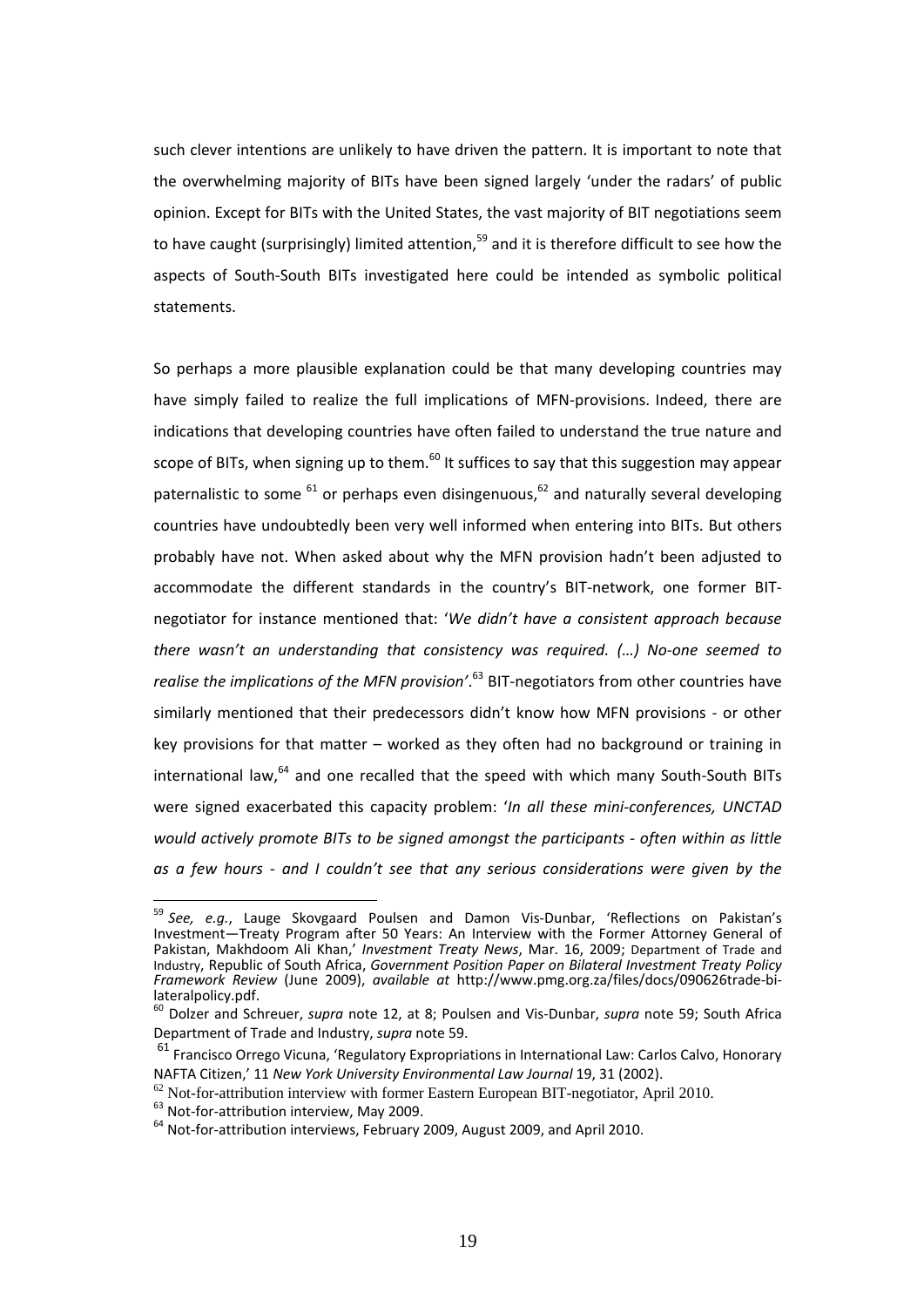*countries what‐so‐ever*'.<sup>65</sup> And while officials from developing countries might have a better understanding today of the effect of different BIT‐provisions compared to 10 years ago, it is probably still very incomplete in many cases. One negotiator puts it like this: '*While workshops held by various international organisations might help somewhat in upgrading developing countries' negotiating capacity, they haven't solved the problem. There is still not a very good understanding of what is implied by the different provisions, so even if negotiators from the developing world take their job seriously, they are often not entirely aware of what they are doing*.'<sup>66</sup> Accordingly, even if developing countries aim to restrict certain provisions in their South‐South BITs, these statements suggest that they might not have the proper legal expertise to make sure such restrictions actually matter in practise. If this is in fact the case that would naturally raise a more general question pertaining to the level of understanding within developing countries when entering into BITs and, as such, the level of rationality we as observers should assume about the BIT‐ making process. While I am currently undertaking such a research project, these explanations remain provisional and somewhat speculative for now and must therefore be subject to further investigation.

### **Conclusion**

This chapter analyzed two substantive BIT‐provisions across a large sample of treaties from the mid‐1990s to 2006. It showed that treaties signed by two developing countries vary systematically from more normal North‐South BITs. In South‐South BITs, NT provisions have tended to be more restricted (or completely absent), and transfer clauses more likely to allow restrictions to foreign investors' repatriation of funds. Given the methodology of the analysis, much more precise inferences were made about the share of treaties including certain clauses than traditional non‐systematic reviews of investment rule‐making. Also in contrast to the vast majority of other studies investigating the *content* of BITs, I used regression techniques to control for possible omitted variable biases and showed that the systematic pattern persisted even after adjusting for a number of important covariates.

<sup>&</sup>lt;sup>65</sup> Not-for-attribution interview, August 2009.

<sup>&</sup>lt;sup>66</sup> Not-for-attribution interview, January 2009.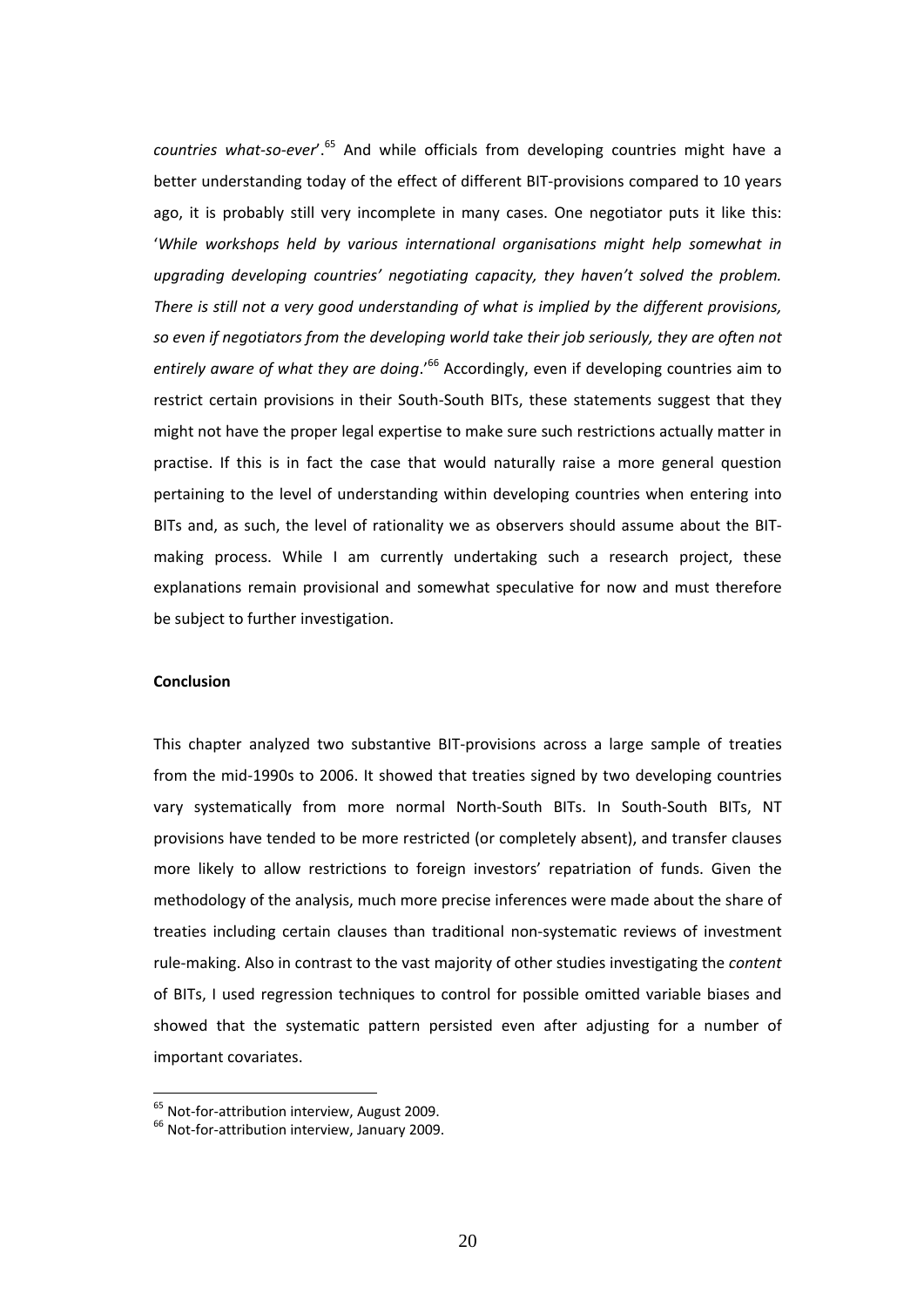The last section of the chapter noted, however, that none of the South‐South BITs made sure that such restrictions were not potentially 'levelled out' by the treaties' MFN provisions, and the chapter concluded by speculating whether this *de‐facto* coherence in developing countries' BIT‐networks might by unintended. If true, this would be problematic. As stated by UNCTAD: '*If countries are unable to properly understand and assess the content of the agreements to which they have agreed because of their complexity, the risk arises that they will enter into agreements that they are unprepared to honour fully'*. <sup>67</sup> Ultimately, however, the intent of developing countries when entering into South‐South BITs is left open for further research to investigate. In the absence of detailed survey data, this would arguably require the application of qualitative methodologies such as interviews or detailed case-studies, as the objectives of developing countries can only truly be inferred by investigating the ideas and strategies of key actors involved in the politics and negotiations of investment treaty-rule making. So it is unfortunate that few – if any – studies assessing why, and how, developing countries have signed BITs include systematic inputs from officials involved in the process themselves. To understand the behaviour of developing countries in the international investment regime, future research should therefore triangulate quantitative studies investigating systematic patterns in rule‐ making (like this chapter) with qualitative studies investigating the actual intent of the contracting parties. This might also allow a further clarification of differences *among* developing countries, such as whether those with large outward FDI flows have systematically different strategies and intentions than developing countries with only few investments abroad. This and related questions would require not treating developing countries as a monolith with one fixed set of interests, as done in so many studies including, to some extent, this one.

<sup>&</sup>lt;sup>67</sup> UNCTAD, 'International Investment Rule-Making: Stocktaking, Challenges and the Way Forward' *UNCTAD Series on International Investment Policies for Development* (2008), at 51.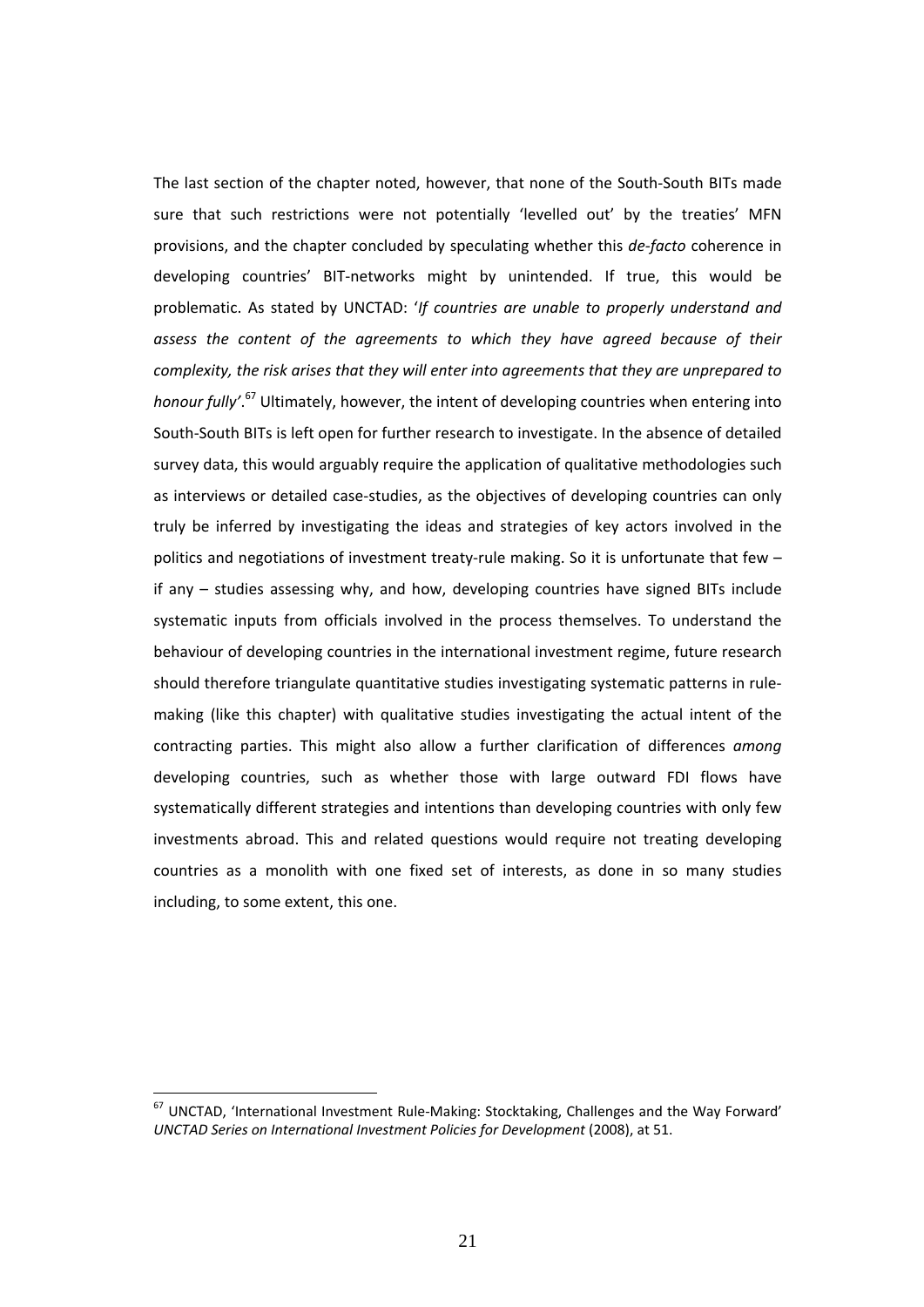#### **Annex**

#### **Sample and coding**

The sample used comprises 303 BITs signed by 100 countries from 1994 to 2006 available in English or French from UNCTAD's online BIT-database.<sup>68</sup> Out of these, 191 have been signed between 1994 and 1999, and the rest have been signed between 2000 and 2006 (many recent BITs have not yet been made available on UNCTAD's database). While the sampling process was random, it nevertheless resulted in a slight oversampling of countries with large BIT programs. This was addressed by a re-sampling to allow the majority of countries included in the dataset to have a sampling rate of between 20 and 30 percent. The language criteria meant a substantial undersampling of Italian treaties, but I am nevertheless rather confident that the sample is sufficiently representative of the total population of BITs.<sup>69</sup>

How to distinguish between developing and developed countries is always tricky, particularly in studies over time. For my purposes, I define a developed country as one, which the World Bank has classified as a "high-income" country for the majority of the period in focus. Apart from Western countries, this includes countries such as South Korea and Kuwait. While these countries have signed numerous treaties with Western countries, their role in South‐South BIT negotiations is arguably often that of capital exporters; and I thus expect their interests to be similar to Western capital exporters seeking as favorable terms for their investors abroad as possible.<sup>70</sup> Among the sampled treaties, a North‐South BIT therefore has one of the following countries as its home state: the 15 "old" members of the European Union, members of the European Free Trade Association, Australia, New Zealand, United States, Canada, Japan, Korea, Hong Kong, Singapore, Israel, Kuwait, or United Arab Emirates. This classification leaves 124 South‐

<sup>&</sup>lt;sup>68</sup> UNCTAD's online BIT-database can be found at http://www.unctadxi.org/templates/DocSearch\_\_\_\_779.aspx. <sup>69</sup> *See generally* UNCTAD, *World Investment Report: Transnational Corporations, Extractive*

*Industries and Development* (New York: United Nations, 2007) (describing the spatial and temporal distribution of BITs); UNCTAD, *Bilateral Investment Treaties 1959‐1999* (New York: United Nations, 2000).

<sup>70</sup> *See* Salacuse, *supra* note 20, at 658–59.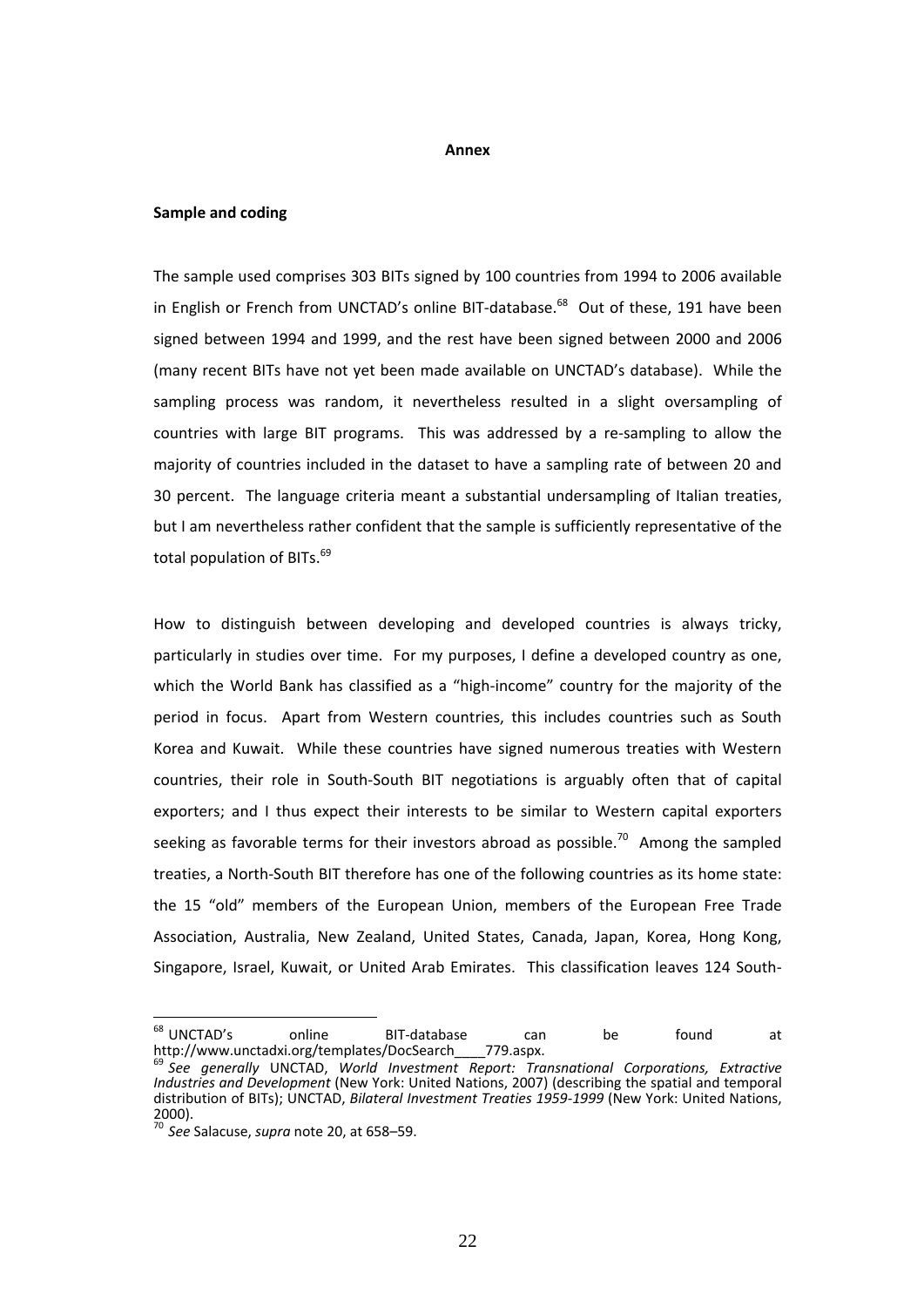South BITs, which corresponds to 41 percent of the total sample. As BITs often include different obligations for the contracting parties, all indicators are coded based on the obligations of host states vis‐à‐vis home state investors. North‐South BITs always have the developed country as the "home state," whereas the "home state" in South‐South BITs is distributed randomly across the sample between large and small developing countries.

#### **Explanatory variables**

1

My explanatory variable of interest is a dummy variable indicating whether the BIT‐dyad is between two developing countries or not. The host state's level of development is controlled for by including the natural log of its GDP per capita income, and its level of incoming investment by the natural log of its inward FDI stock. I control for its political environment by including a dummy variable for whether it has a socialist legal tradition (typically former or current Communist countries) and two variables indicating whether it had a leftwing and/or a nationalist government in the year it signed the BIT.<sup>71</sup> I moreover include a dummy variable for whether the host state is from Latin America (the 'home region' of the Calvo doctrine) and similarly include dummy variables to capture systematic tendencies in the BIT‐networks of the 10 countries with the largest number of BITs signed at the end of the period.<sup>72</sup> As a measure of the economic integration between the BIT partners I include a variable measuring their bilateral trade flows as a share of the host state's GDP, and finally I include a dummy for whether the BIT has been signed after 2000 to capture possible time‐effects. A summary of the covariates (excluding the country and period dummies) is given in the table below.

 $71$  In sensitivity analysis, various indexes attempting to measure the investment climate of the host state were included as well. This reduced the observations by almost one third, and because the indexes were generally not significant in any of the estimations.

 $172$  Due to the undersampling of Italian BITs, Italy is not included as a dummy.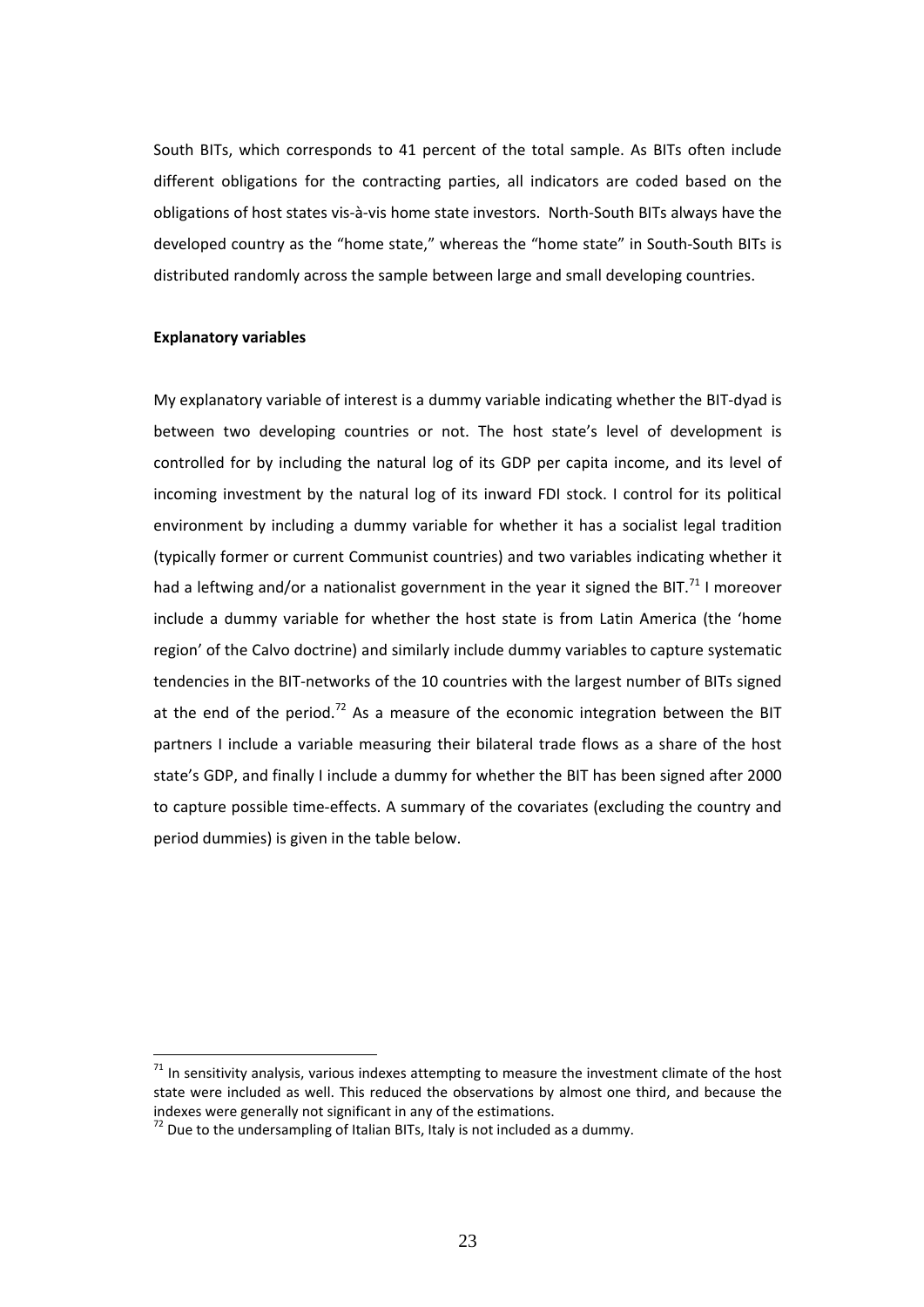<u>.</u>

| Variable description                                                                                            |                                                                                                                              |     |      |          |          |       |                |
|-----------------------------------------------------------------------------------------------------------------|------------------------------------------------------------------------------------------------------------------------------|-----|------|----------|----------|-------|----------------|
|                                                                                                                 | Independent variables                                                                                                        | N   | Mean | St. dev. | Min      | Max   | <b>Sources</b> |
| <b>Dyadic variables</b> South-South BIT                                                                         |                                                                                                                              | 303 | 0.41 | 0.49     | $\theta$ |       |                |
|                                                                                                                 | Bilateral trade (% of host GDP)                                                                                              | 291 | 1.05 | 2.87     | $\Omega$ | 34.74 | 1, 2           |
| <b>Host variables</b>                                                                                           | Ln GDP per capita (US\$)                                                                                                     | 292 | 7.31 | 1.03     | 4.76     | 9.16  |                |
|                                                                                                                 | Ln inward FDI stock (mio. US\$)                                                                                              | 292 | 8.28 | 1.89     | 3.26     | 12.51 | 3              |
|                                                                                                                 | Leftwing executive                                                                                                           | 303 | 0.25 | 0.44     | $\left($ |       | 4              |
|                                                                                                                 | Nationalist executive                                                                                                        | 302 | 0.14 | 0.35     | $\Omega$ |       | 4              |
|                                                                                                                 | Socialist legal tradition                                                                                                    | 303 | 0.32 | 0.47     | $\Omega$ |       |                |
|                                                                                                                 | Latin American country                                                                                                       | 303 | 0.20 | 0.40     | $\Omega$ |       |                |
|                                                                                                                 | <b>Sources:</b> (1) World Bank, World Development Indicators; (2) International Monetary Fund, Direction of Trade            |     |      |          |          |       |                |
| Statistics; (3) UNCTAD, FDI statistics; (4) T. Beck, G. Clarke, A. Groff, P. Keefer, and P. Walsh "New tools in |                                                                                                                              |     |      |          |          |       |                |
|                                                                                                                 | comparative political economy: The database of political institutions," 15 <i>World Bank Economic Review</i> 165 (2001); (5) |     |      |          |          |       |                |
| R. La Porta, F. Lopez-De-Silanes, and A. Shleifer "The economic consequences of legal origins," 46 Journal of   |                                                                                                                              |     |      |          |          |       |                |
| Economic Litterature 285 (2008).                                                                                |                                                                                                                              |     |      |          |          |       |                |

#### **Logistic regression techniques**

As both provisions are coded as binary variables, the estimations use logistic regression techniques. But since the content of a specific BIT is likely to be dependent on the content of other BITs signed by the same host or home state, the assumption of unit independence necessary for normal logit models is not upheld in this case. While some country‐specific dummies are included as controls, this is not sufficient, and in two separate sets of regressions I therefore adjust standard errors for correlations between individual home or host countries' BITs, respectively. To confront issues of 'separation' when the country-specific controls predicted the outcome perfectly (or almost perfectly), these controls are left out in my initial logit estimations.<sup>73</sup> But as this risks underspecifying the model, a second set of regressions are run with the likelihood function penalized in order to produce consistent parameter estimates in the presence of separation.<sup>74</sup> This estimation technique does not allow adjusting the standard errors, however, and I am therefore left with three regressions on each dependent variable confronting different,

<sup>73</sup> Following the advice of: R. Davidson and J.G. MacKinnon *Estimation and Inference in*

<sup>&</sup>lt;sup>74</sup> Details of this technique are described in: Zorn, 'A Solution to Separation in Binary Response Models' 13 *Political Analysis* (2005) 157; Firth, 'Bias Reduction in Maximum Likelihood Estimates" 80 *Biometrika* (1993) 27.